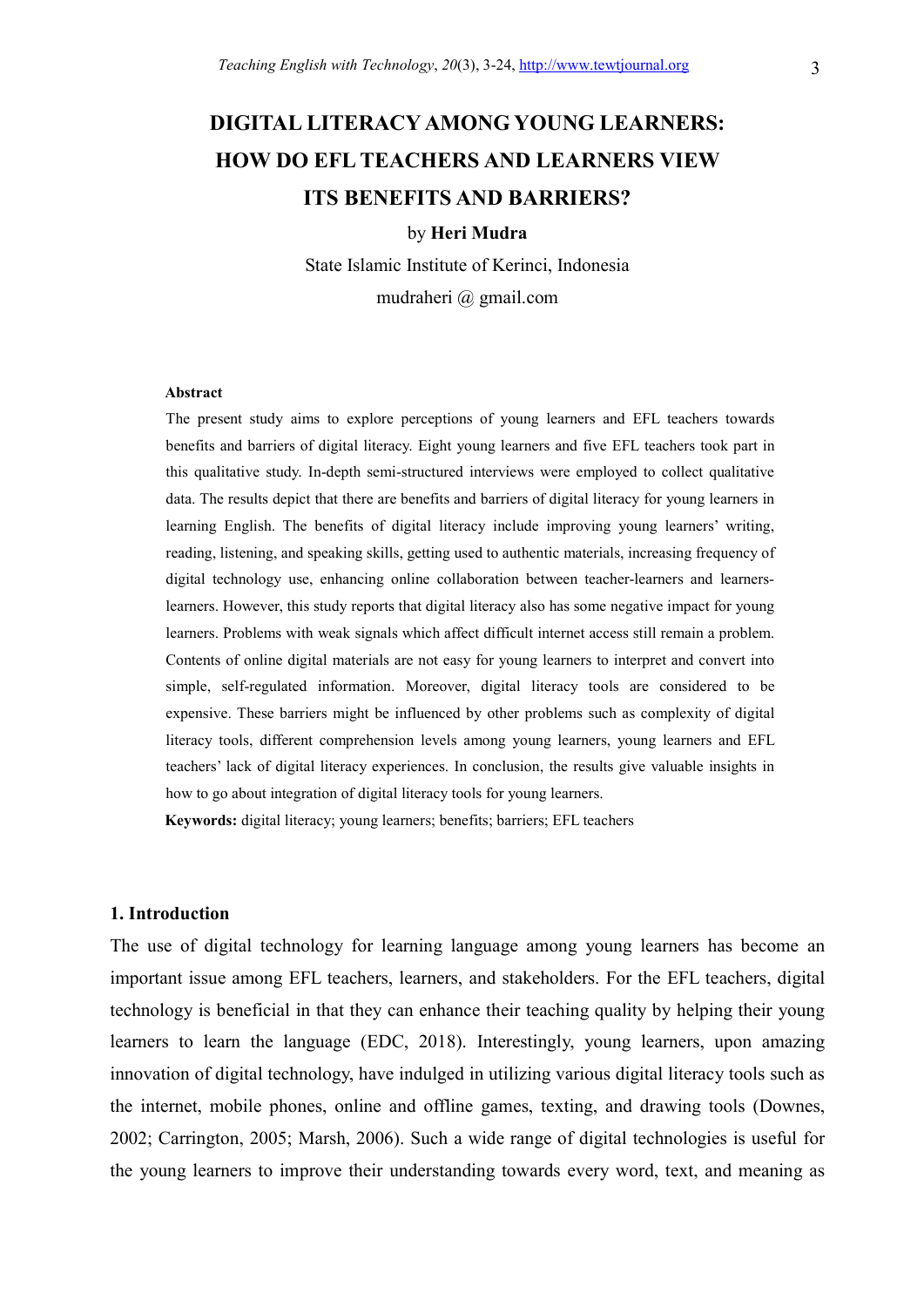delivered via the digital literacy tools. It implies that young learners develop their digital literacy through such digital literacy tools, which also promote self-regulated learner autonomy (Turula, 2017) when young learners enforce themselves to learn English. In line with that, the "digital literacy allows for accessing, analyzing, evaluating, creating and participating with multimedia messages" (Jolls, 2008, p. 2). Moreover, young learners with high digital literacy learn English by transforming, informing, and reforming messages or texts from digital literacy tools (Davidson, 2009).

 Young learners who believe in the ability of digital literacy tools that help them understand texts or messages experience multimodal literacies. This kind of literacy is combined from several digital literacies which allow the learners to access listening, writing, reading, viewing, speaking processes simultaneously (Kress & Jewitt, 2003; Pahl & Rowsell, 2005; Walsh, 2008). There has to be a good strategy for young learners to understand digital texts as they contain information graphics which give various views of information compared to that of printed texts (Carrington, 2001). In this case, the multiliteracies are determined by evaluating young learners' digital literacies. In other words, digital literacy helps to improve young learners' multiliteracies through careful, detailed understanding.

 A plethora of studies on digital literacy in teaching and learning English has been done, including digital video and audio technology (Miller, 2007; Skouge, Rao, & Boisvert, 2007), music (Paquette & Rieg, 2008), computer application for learning (Parette et al, 2008; Meurant, 2010; Li, 2014), phonemic awareness instruction (Johnson & Tweedie, 2010), language and literacy among dual language learners (Castro et al, 2011), digital games and texts in English and literacy classroom (Davidson, 2009; Apperley & Beavis, 2011), teenagers' news literacy (Kleemans & Eggink, 2016), digital storytelling to support digital literacy (Churchill, 2016), framework for emergent digital literacy (Newmann, Finger, & Newmann, 2017). Moreover, a number of studies on how digital literacy is viewed has also been conducted such as perceptions of EFL students' computer literacy (Bataineh & Baniabdelrahman, 2006), beliefs and practices of preschool teachers (Brown et al., 2012), teachers' perceptions of literacy and use of technology in their classroom (Lawrence, 2013), perceptions of digital and printed texts to predict literacy (Seok & DaCosta, 2016), perceptions of the level of digital literacy (Çam & Kiyici, 2017) in L2 classroom (Sen, 2017).

 The above studies mostly focus on perceptions or views on the implementation of digital literacy via computers or other digital literacy tools. In Indonesia, there are several studies which are related to digital literacy. Supratman and Wahyudin (2017) studied the growth of internet access as a part of digital literacy among Indonesian youth and adults. In the same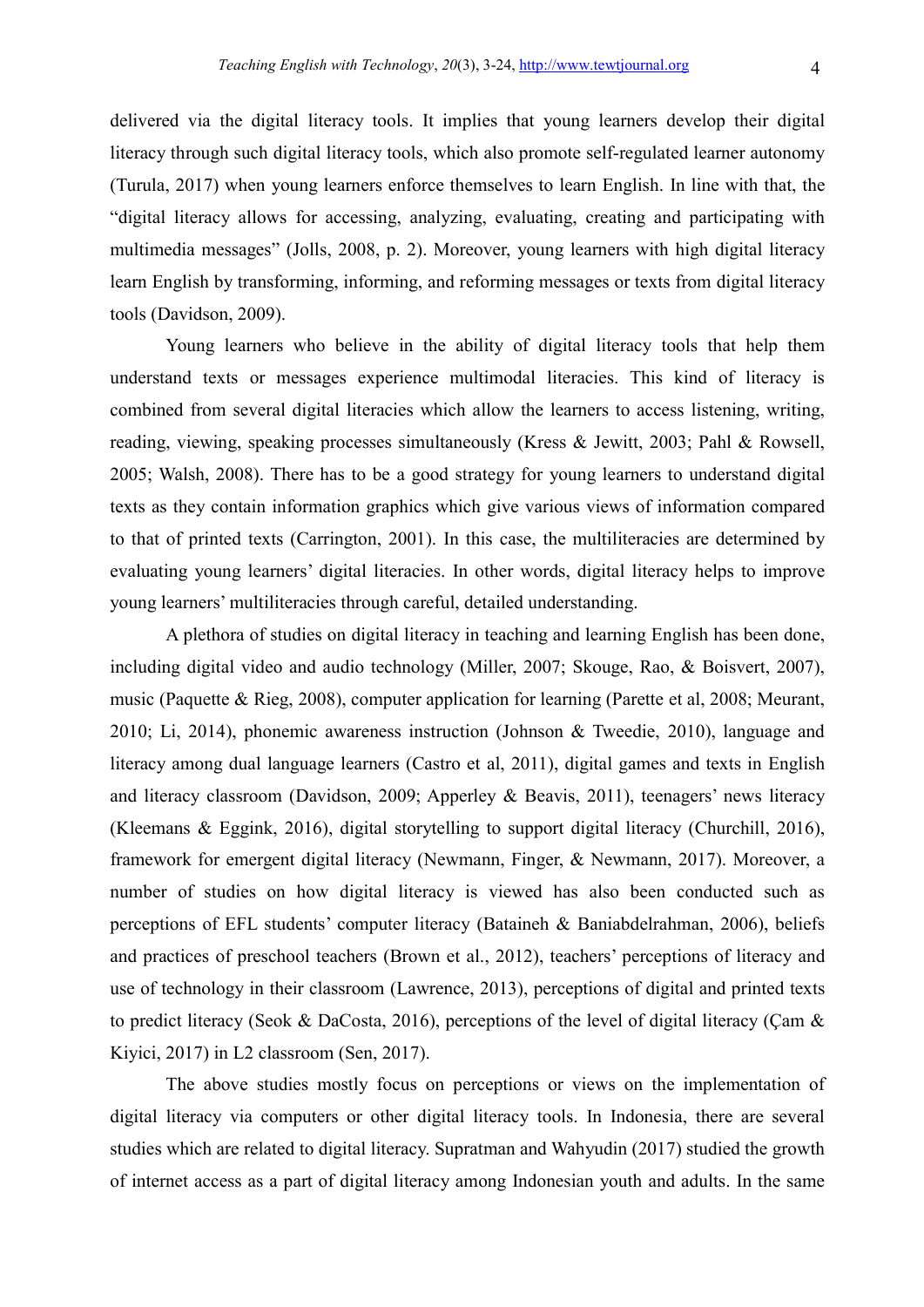vein, Rahmah (2015) states that the ease of internet growth has a negative impact towards digital literacy skills. Meanwhile, another study by Eryansyah et al. (2019) found that not all Indonesian EFL learners are able to develop their digital literacy. It is because they are not provided by sufficient skills and availability of infrastructure such as computers.

 Kurniawati, Maolida, and Anjaniputra (2018) conducted a study to evaluate the effectiveness of technology as digital media literacy. The study shows that digital media literacy is better implemented by a teacher with appropriate character. Moreover, a study by Pratolo and Solikhati (2020) depicts that digital literacy in Indonesia can be better developed through the use of both smartphones and computers and proper quality of teachers.

 Perdana et al. (2019) did research into digital literacy of Indonesian learners at different levels. The results depict that each learner from a different level has various styles of digital literacy. A different study by Zuroh and Liansari (2017) shows that Indonesian learners have low amount of digital and language literacies. This happens when the learners do not have a habit to read and write more than they used to do.

 However, few research has been done in terms of both EFL teachers and learners' views towards the benefits and barriers of digital literacy among young learners in Indonesian educational contexts.

 Therefore, the present study is intended to explore Indonesian EFL teachers' and learners' views towards the problems and barriers of digital literacy among young learners. This study is different from the previous studies in a number of respects. First, it attempts to unleash underlying reasons why digital literacy among young learners is considered to be beneficial. Second, it concerns underlying problems that affect young learners when trying to improve their digital literacy. Third, this study is conducted in the Indonesian educational context. Indonesia is one of the developing countries which begins to adopt advanced digital technology in learning. Problems might be more critical as not all young learners are able to operate and afford digital literacy tools. Many schools are located in rural areas and the use of technology for learning still remains a problem (Mudra, 2018). Fourth, the EFL teachers and learners are selected purposely in several random schools consisting of both rural and city schools.

 Above all, the present study is undertaken based on the following research question: What are the benefits and barriers of digital literacy as perceived by EFL teachers and learners? To clearly define the topic of this paper, the following theoretical framework is provided to describe each key term. This theoretical framework is organized based on the main topics,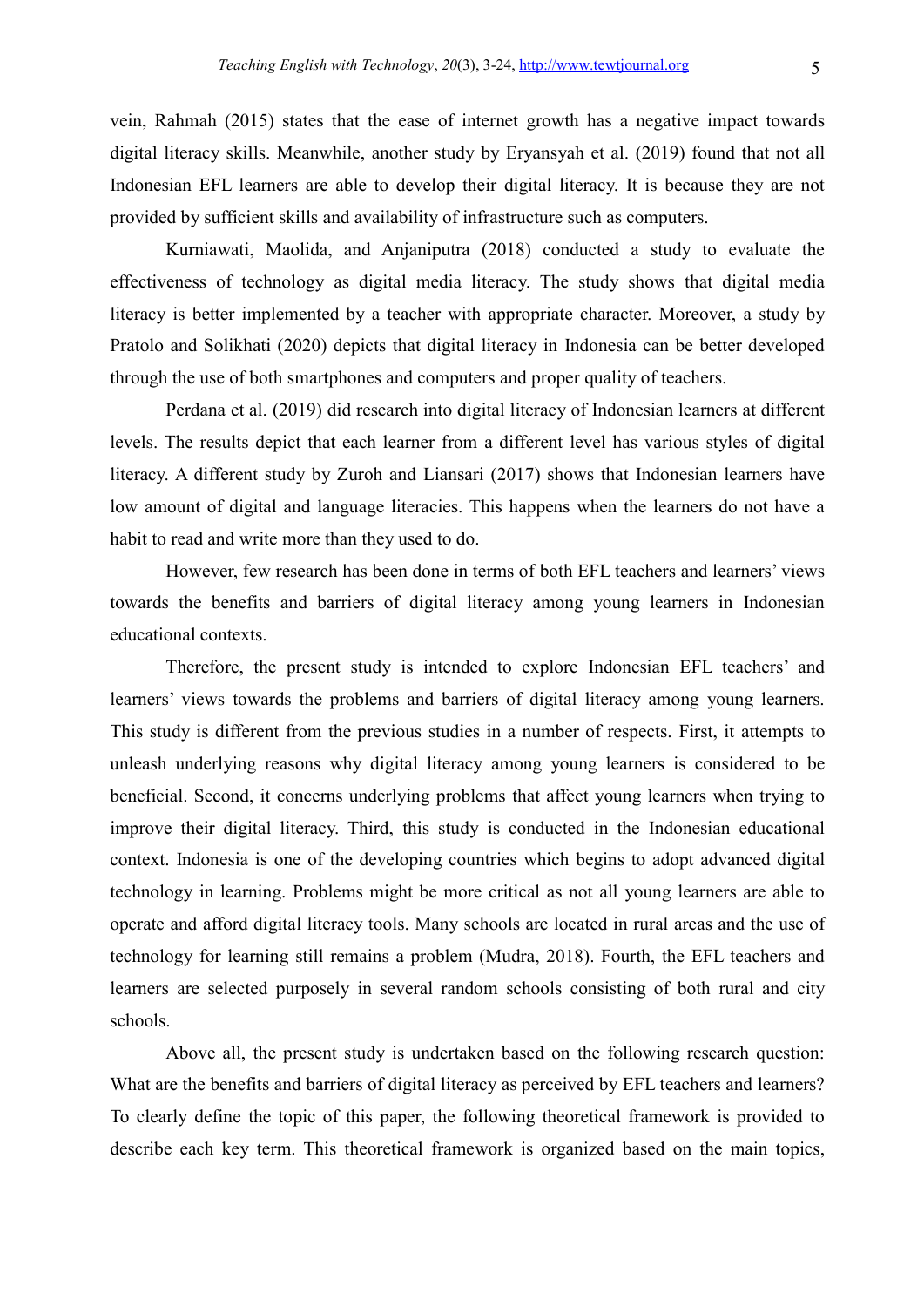namely definition of digital literacy, digital literacy in English language teaching and learning, and components of digital literacy for English learning.

# 2. Literature review

# 2.1. Digital literacy

Digital literacy is defined as "the ability to understand and use information in multiple formats from a wide range of sources when it is presented via computers" (Gilster, 1997, p.215). Basically, "digital literacy represents a person's ability to perform tasks effectively in a digital environment, with 'digital' meaning information represented in numeric form and primarily for use by a computer" (Jones-Kavalier & Flannigan, 2006, p. 9). The use of one of digital literacy tools in learning English is compulsory to determine "the ability to use technology as a tool to research, organize, evaluate, and communicate information, and the possession of a fundamental understanding of the ethical/legal issues surrounding the access and use of information" (Lankshear & Knobel, 2006a, p. 23). Digital literacy promotes digital technology to process various pieces of information in online contexts such as Web 2.0 and its online applications.

 Digital literacy in English teaching and learning contexts needs to be acquired by young learners. That is why digital literacy can be defined as "survival skill in the digital era" (Eshet-Alkalai, 2004, p. 102). To ensure that young learners are digitally literate, supporting skills such as information, media, technology skills; learning and innovation skills; and life and career skills have to be developed (Warshauer & Matuchniak, 2010). These literacy skills direct young learners to be digitally competent. Digital competencies are important to figure out whether young learners are ready for utilizing digital tools for their English learning. Digital competencies help young learners to proceed with digital literacy tools as a requirement for becoming digitally literate. This is in line with the following definition of digital competencies (Ferrari, 2012):

knowledge, skills, attitudes (thus including abilities, strategies, values, and awareness) that are required to use ICT and digital media to perform tasks; solve problems; communicate; manage information; collaborate; create and share content; and build knowledge effectively, efficiently, appropriately, critically, creatively, autonomously, flexibly, ethically, reflectively for work, leisure, participation, learning, socializing, consuming, and empowerment. (p. 43)

 The above concept of digital competencies is very comprehensive. It reflects proper knowledge for young learners to be successful in digital literacy. Gilster (1997), however,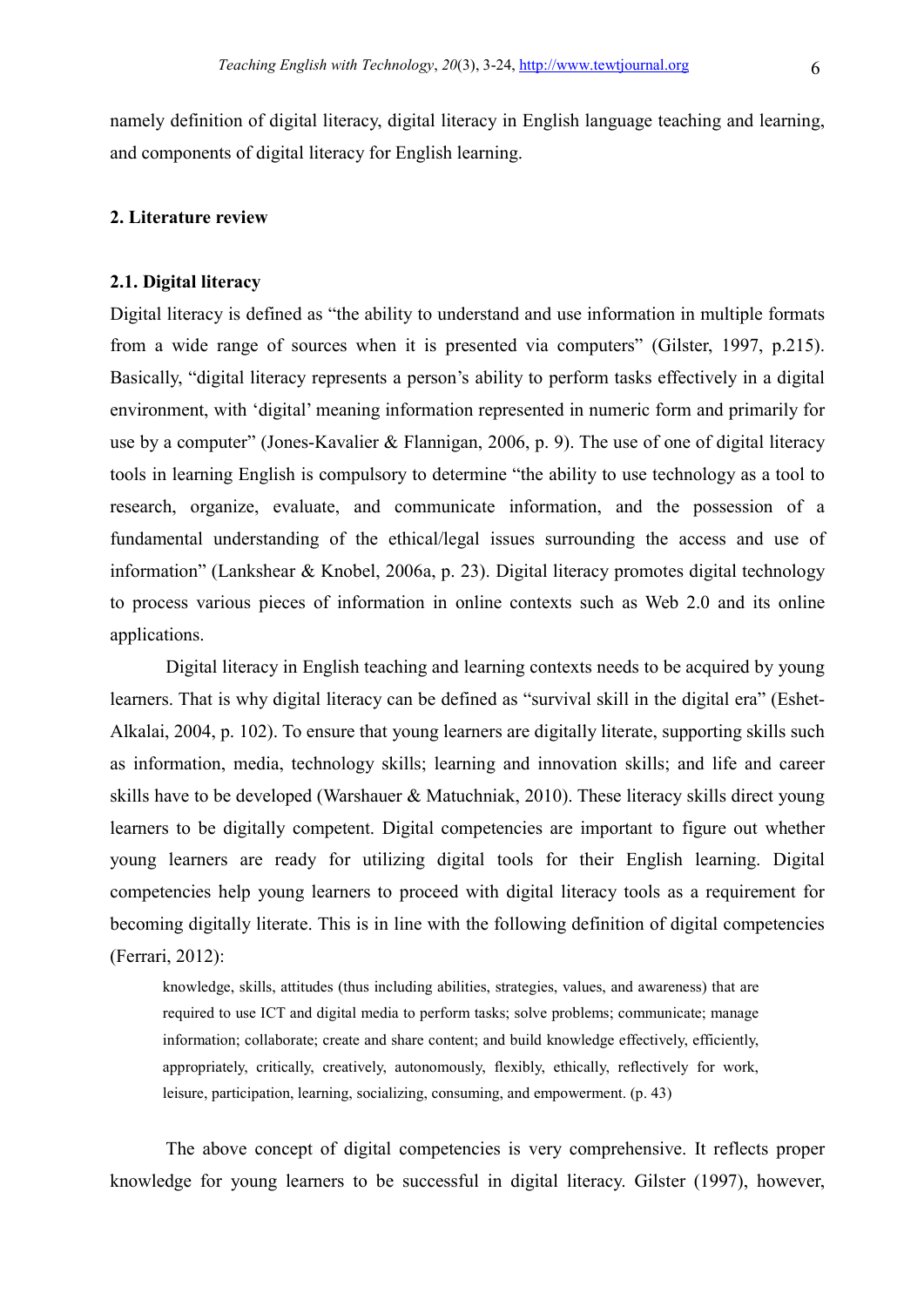formulates simple categories for digital competencies which include managing information, examining the main concept of knowledge, surfing information on the web, and determining messages or texts.

### 2.2. Components of digital literacy

In general, digital literacy consists of several components which include assembling digital literacy tools, transforming print-based literacy, balancing use of "cut-and-paste" and "copy/delete" procedures, and promoting the "inclusion of visual" (Mifsud, 2006, p. 136-9). The components are related to the type of information needed for understanding digital literacy in English learning for young learners. The information varies depending on its relevant functions for improving digital literacy skills. Churchill (2016) states:

"Digital literacy"' is defined as a set of skills that enable an individual to use technologies to work with information. Information in the context of this study is examined as digital information, which encompasses texts (e.g., articles published on websites), images (e.g., photographs and pictured on web sites or taken by students), videos (e.g., multimedia products, animations and broadcasts), and podcasts (e.g., recorded narrations published online or on students' desktops). (p. 21)

 Digital literacy requires young learners to work with messages, illustrations, videos, and recorded audios such as podcasts. To do this, young learners need to perform specific digital literacy skills. Eshet-Alkalai & Amichai-Hamburger (2004) divide such skills into five categories, namely i) photo-visual skills (''reading' instructions from graphical displays'); ii) reproduction skills ('utilizing digital reproduction to create new, meaningful materials from preexisting ones'); iii) branching skills ('constructing knowledge from non-linear, hypertextual navigation'); iv) information skills ('evaluating the quality and validity of information'); v) socio-emotional skills ('understanding the 'rules' that prevail in cyberspace and applying this understanding in online cyberspace communication') (p. 421). These specific literacy skills can be implemented and organized via web 2.0 digital-related tools (Hargittai, 2008) including a) interactive white board (e.g., ACTIVBoard, SMART Board), b) webquests (e.g., Questgarden, Zunal, WebQuest, Fur.ly), c) digital storytelling (e.g., iMovie, Windows Movie Maker, Posterous, Dreamweaver), d) digital video sharing tools (e.g., TeacherTube, Videoegg, Selfcast), e) web-based word processor/spreadsheet/presentation/form/book/data storage services (e.g., Buzzword, Book Goo, BookRix, Etherpad, Peepel, OpenGoo, ZOHO, Google Docs, Google Apps), f) web-based photo sharing/uploading/managing (e.g., Flickr, Shutterfly, PhotoPeach Dropshots), g) digital mapping (e.g., Google Maps, Community Walk, ZeeMaps,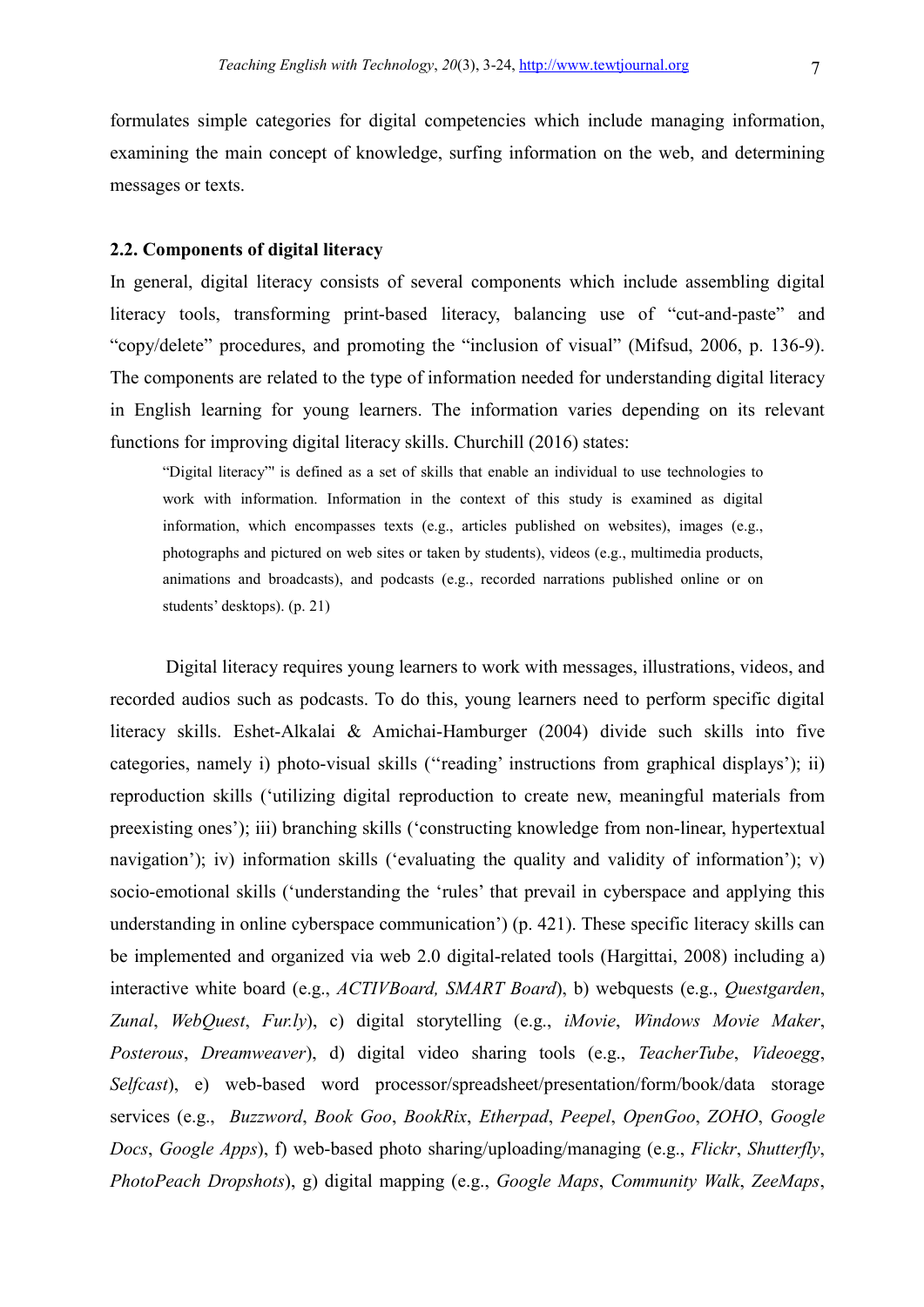Wayfaring, MapBuzz), h) audience response systems/audience clickers (e.g., iRespond,  $Owizdom, TuringPoint), i) social networking (e.g., Facebook, MySpace, LinkedIn), and i)$ online learning systems (e.g., Blackboard/Moodle/Vista/WebCT). Such digital tools are much helpful for young learners to introduce themselves with the latest advancing technology for learning English.

# 3. The present study

#### 3.1. Participants and methodology

This research was undertaken by implementing a case study with eight young learners and five EFL teachers. The learners were purposely selected from different schools in one province in Indonesia. Four learners were from different rural schools, while the others were from urban schools. They varied from first, second, and third grade of middle high schools.

To involve the learners in the current study, the researcher followed several steps. First, the researcher observed learners from rural schools which have lower and better access to learning technology such and the internet. Second, the researcher observed learners from urban schools which have better access to learning technology such as the internet. The purpose was to ensure that the learners have low or high competency in digital literacy components such as the use of computer and the internet.

The teachers were selected from different rural and urban schools in the same province. To involve the EFL teachers, the researcher also observed EFL teachers from rural and urban schools which have better or worse access to teaching technology. The teachers were purposely selected from different middle high schools. The selection of teachers was based on their different experiences in using computers or the internet. In the pre-research phase, the researcher found that the learners have various views towards teaching and learning technology. This has become the reason for determining levels of digital literacy.

#### 3.2. Data collection and analysis

The method employed in this study was in-depth semi-structured interview. The interview was intended to explore young learners' views towards advantages and disadvantages of digital literacy for their English learning. It also aimed to describe EFL teachers' views towards their learners' digital literacy.

The data of this study were collected through several steps. Firstly, the participants' readiness including teaching and learning experiences, skills in using digital tools, and ages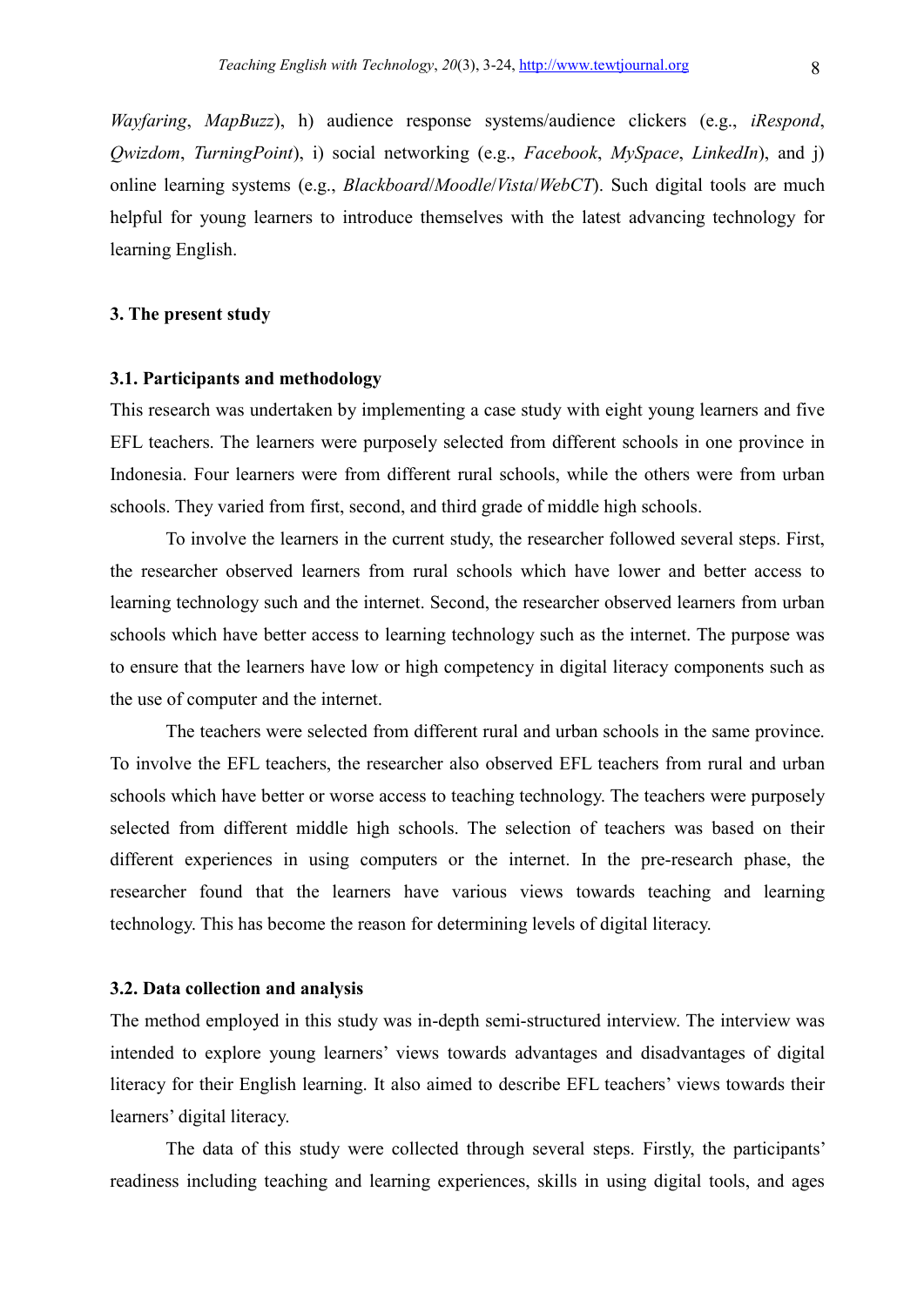were identified. Secondly, the learner participants were asked to answer several questions about their views on benefits and barriers of digital literacy for their English learning. Thirdly, the EFL teachers were asked to describe their perceptions towards their young learners' digital literacy. Both responses for benefits and barriers of digital literacy were delivered respectively.

The data were analyzed through several steps which include coding and reducing data, displaying data, verifying data, giving conclusions (Miles, Huberman, & Saldana, 2002). Raw data taken from the interviews were given a code. This code enabled the researchers to easily figure out which data they worked with. The data were, then, checked, read, and reduced. Raw data might be reduced if they met data saturation. The next step was to display data in terms of qualitative descriptions. The data were, then, verified through data triangulation to ensure its trustworthiness. Finally, the conclusion was determined to allow readers and further researchers to figure the gist of the article.

#### 3.3. Results and findings

Having employed in-depth semi-structured interviews with the young learners and the EFL teachers, the results are subdivided into two main subparts, namely benefits of digital literacy based on young learners' and EFL teachers' views as well as barriers of digital literacy based on young learners and EFL teachers' views. In this section, learners and teachers are anonymous; their surnames are permitted to be published. Therefore, learners are coded by L1, L2, L3, L4, L5, L6, L7, and L8. For EFL teachers, the codes are T1, T2, T3, T4, and T5.

#### 3.3.1. Benefits of digital literacy: young learners' views

This subpart consists of benefits of digital literacy based on young learners' views. It includes learner English skill improvement: writing, reading, listening and writing.

# 1. Learner English skill improvement: writing

The use of digital technology in learning English helps young learners to improve their digital writing literacy. As reported by the learners, social networks (e.g Facebook, WhatsApp) and blogs were the internet applications that motivated them to write. Findings also reported that these young learners were enthusiastic to write in English. They even did not pay attention to whether their English writing met grammatical rules. For learner 3 and learner 5, social networks helped to accommodate writing hobby.

Everyday I spend time writing wise words in English and put them on my social network applications. I do not care about any incoming comment. I just love writing and writing. (L3)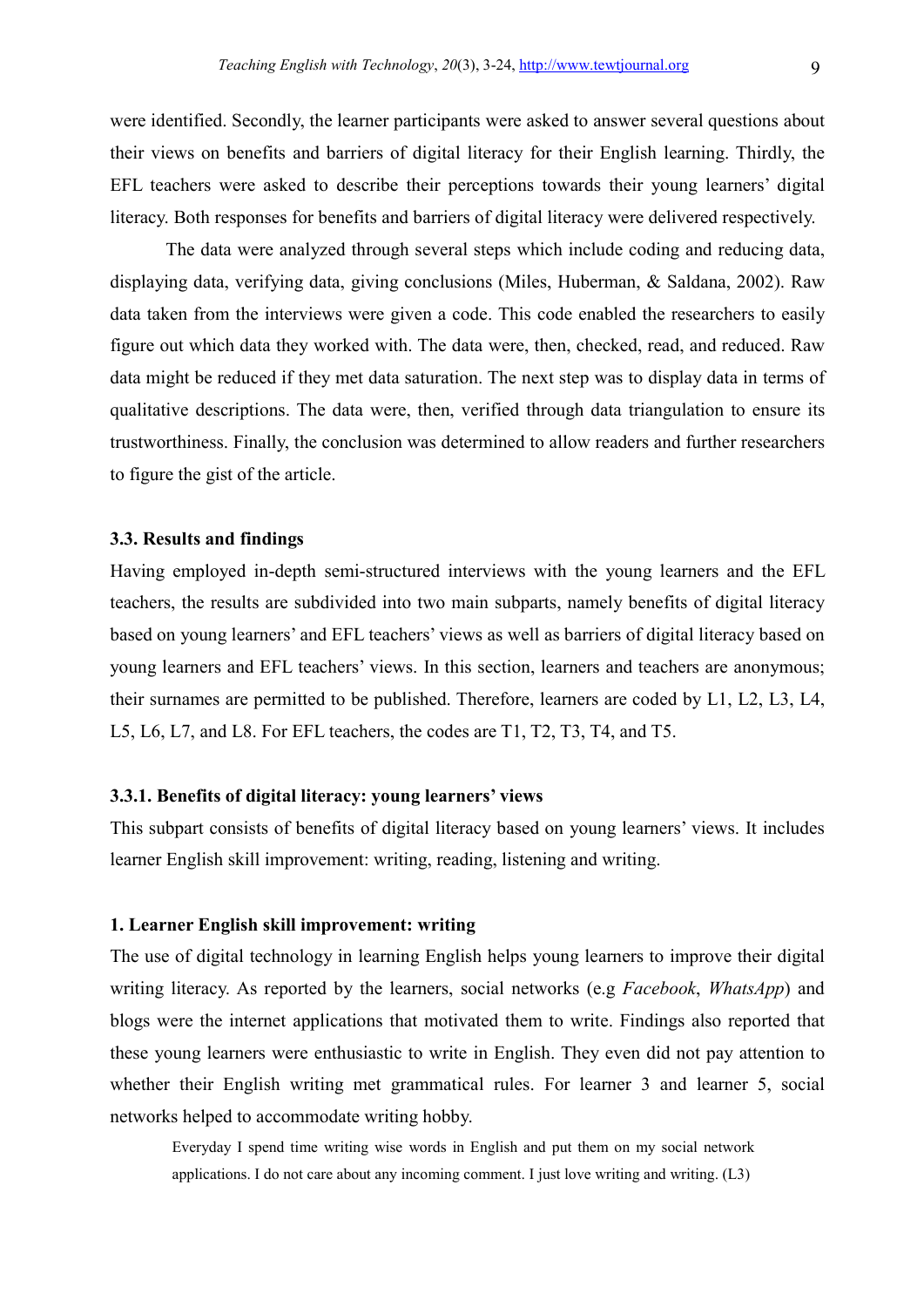I like writing some status updates in my Facebook Wall. It makes me feel satisfied with my status update writing. (L5)

Unlike other learners, learner 2 kept giving a comment to every status update as it emerged on Facebook Wall.

I always read a status update before I respond to it. I always think about what to say. Finally, I give a comment. Finally, I am used to writing comments. (L2)

Learner 4 argued that applications such as *WhatsApp* allowed her to look up meaning for new vocabulary items in a dictionary. It was considered to be a positive activity to improve digital writing literacy.

Some of my classmates always send a message in English via WA. I do not know English well. That is why, I have to look up the unknown words in an online dictionary. I can still remember the vocabulary I looked up. (L4)

Blogs were reported to encourage young learners to write in English. The learners were asked to answer questions, write a poem, or give their opinion on a blog wall designed by the teachers. Comment boxes of the blog were provided for the young learners to write in English.

We have to write a comment in the comment box. Our English teacher has a blog. She gives us some exercises and we have to write the answers on the comment box. (L1) My English teacher really likes poems. We also learn poems from his blog. For our task, we make a poem and write it on his blog wall. (L6)

# 2. Learner English skill improvement: reading

Reading is an important skill as regards digital literacy. In this study, the young learners reported that they encountered more valuable information and knowledge through reading. Moreover, online reading stimulated their enthusiasm and motivation as they were able to work with creative and interactive visual materials on the internet. Preferred reading materials included materials with various images and illustrations, animated reading materials, colorful texts, reading texts with hyperlinks. Learner 4, for example, tended to obtain information from animated reading materials. It is believed that such reading materials kept the learner away from boredom during reading.

If I am asked about online reading, I am ready to answer that I just want to read texts full of animation. I cannot get anything without such animation features. (L4)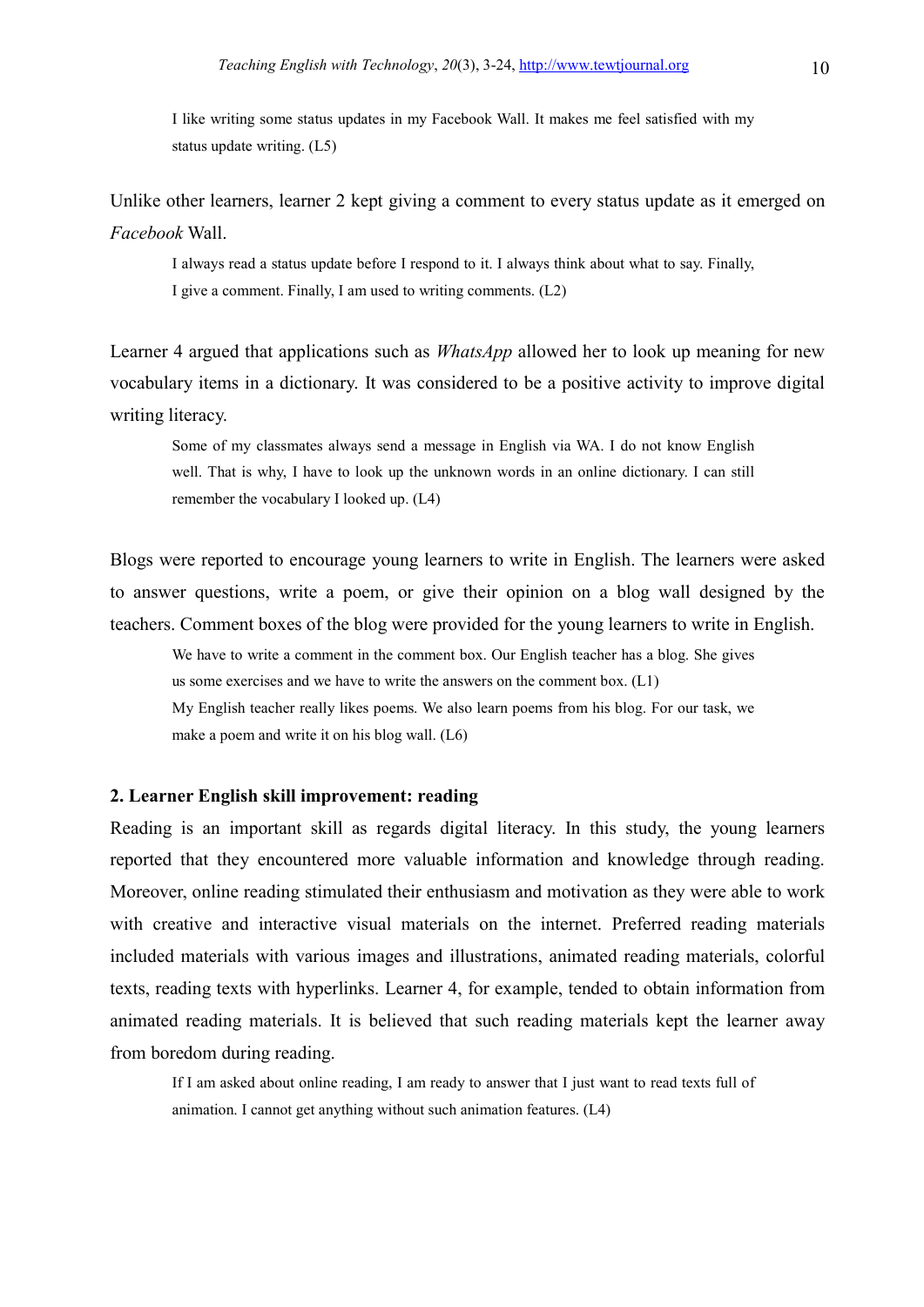For learner 7, hyperlinks while reading texts were much helpful to figure out the detailed meaning of any unknown words.

When I read a text online, I refer to some hyperlinks offered. It helps me a lot to understand difficult words. So, I do not need a dictionary anymore. (L7)

Learner 1 and learner 3 argued that colorful texts and images made them feel relaxed when reading online.

I never feel bored reading online. I even get more and more by combining texts and illustrations of the texts. (L1)

Colorful reading texts refresh my eyes, my mind, and my thoughts. The more colorful the text is, the easier for me to comprehend the text. (L3)

# 3. Learner English skill improvement: listening

Listening skill was developed when the young learners utilized both offline and online computer, android, and internet applications. In this study, it was found that English music and podcasts applications focusing on teenager's daily topics were more popular among the young learners.

 Learner 5, learner 8, and learner 2 listened to podcasts both outside the classroom and at home. The topics were mostly related to teenager's daily activities such as being at school, going around with friends, and spending time for fulfilling hobbies.

I love listening to hobbies among young people. I can choose any recording I like. Listening to the recordings has developed my English skill. So, I like listening again and again. (L5) As a student, I have many chances to learn the way young students behave positively in their schools. I listen to podcasts about schooling on the internet. Sometimes I download it and listen to it later in my room. (L8)

I am pretty sure that when I listen to teenagers' daily life in other countries such as England or America, I feel happy. They talk about their English learning. I can learn from it. I know English is their first language. They have to speak well, too. (L2)

For learner 6 and learner 7, English music offered not only organized sounds, but also words, sentences, and implied meaning. The combination between sounds, rhymes, and words allowed the learners to enjoy listening to English songs while concerning learning vocabularies and implied messages of the songs.

I never forget listening to English songs everyday. I have to listen to it, because the words are easy to understand and have deeper meaning. (L6)

Listening to music is my hobby. I like rock music. It is so meaningful. There is so much information I can get. It is all about life. It is all about our life. (L7)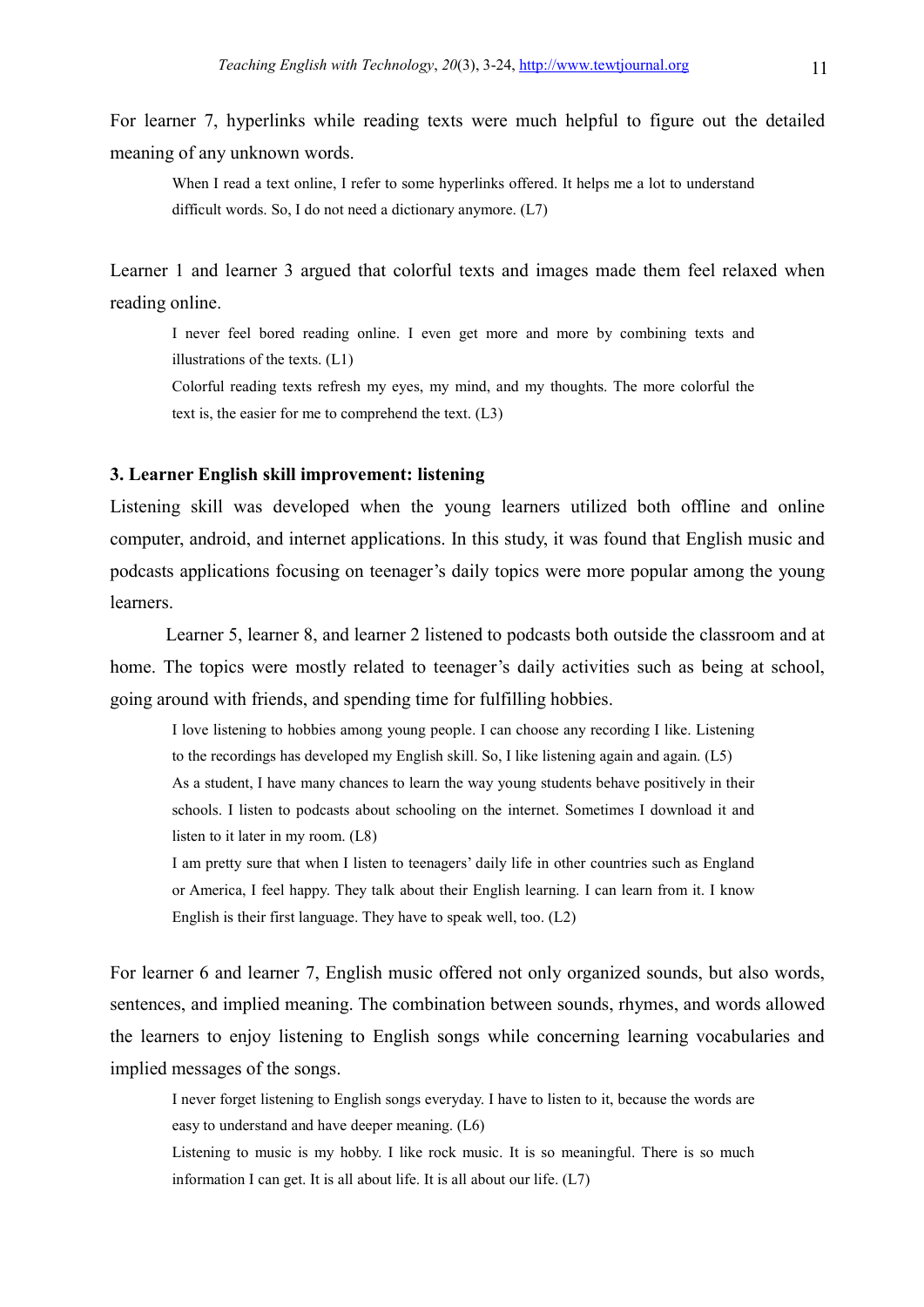# 4. Learner English skill improvement: speaking

Digital literacy not only enabled the young learners to be skillful at writing, reading, and listening, but also at oral communication. It is reported that speaking followed listening. Once the learner listened to a song, recorded podcast, news, or video, they tended to retell the main topic of the digital resources. This also helped them comprehend every message, text, or information they encountered via digital tools. Learner 1 admitted that watching English videos encouraged him to talk by himself by using English in his room.

I am a bit shy to say that I am used to speaking English in front of the mirror in my room. I do it alone. I really enjoy it, because I express all my feelings. I use gestures like those in the video I watched. (L1)

Different from L1, learner 4 tended to make a simple daily conversation with her classmates.

We are asked by our English teacher to listen to several conversations. Then, we are asked to practice such conversation naturally with our classmates. We do it everywhere in the canteen, school yard, inside the classroom, and during resting time. (L4)

#### 5. Learner collaborative work

This study reported that digital literacy increased learner-learner collaboration in learning English either in the classroom or outside. Some of them worked in pairs; the others worked in groups of three or four. Learner 7 believed that collaboration with other learners helped to explore a question or problem from the teacher.

I think it is a good idea to work with a classmate. When I do not have any idea, my classmates as my group partner have one. If my partner does not know this, I might know that. Honestly, I still need some guidance to operate all processors such as word, power point, and of course excel. (L7)

Collaboration was not only face-to-face discussion like L7 and classmates, but online or distant collaboration was also well-known among young learners. Learner 2 considered that online collaboration can be conducted via social networking applications such as WhatsApp and Facebook.

When I have some problems, I ask my classmates via WhatsApp. I catch responses quickly. I can understand the meaning via WhatsApp. It is so easy to reach any classmate with WhatsApp. (L2)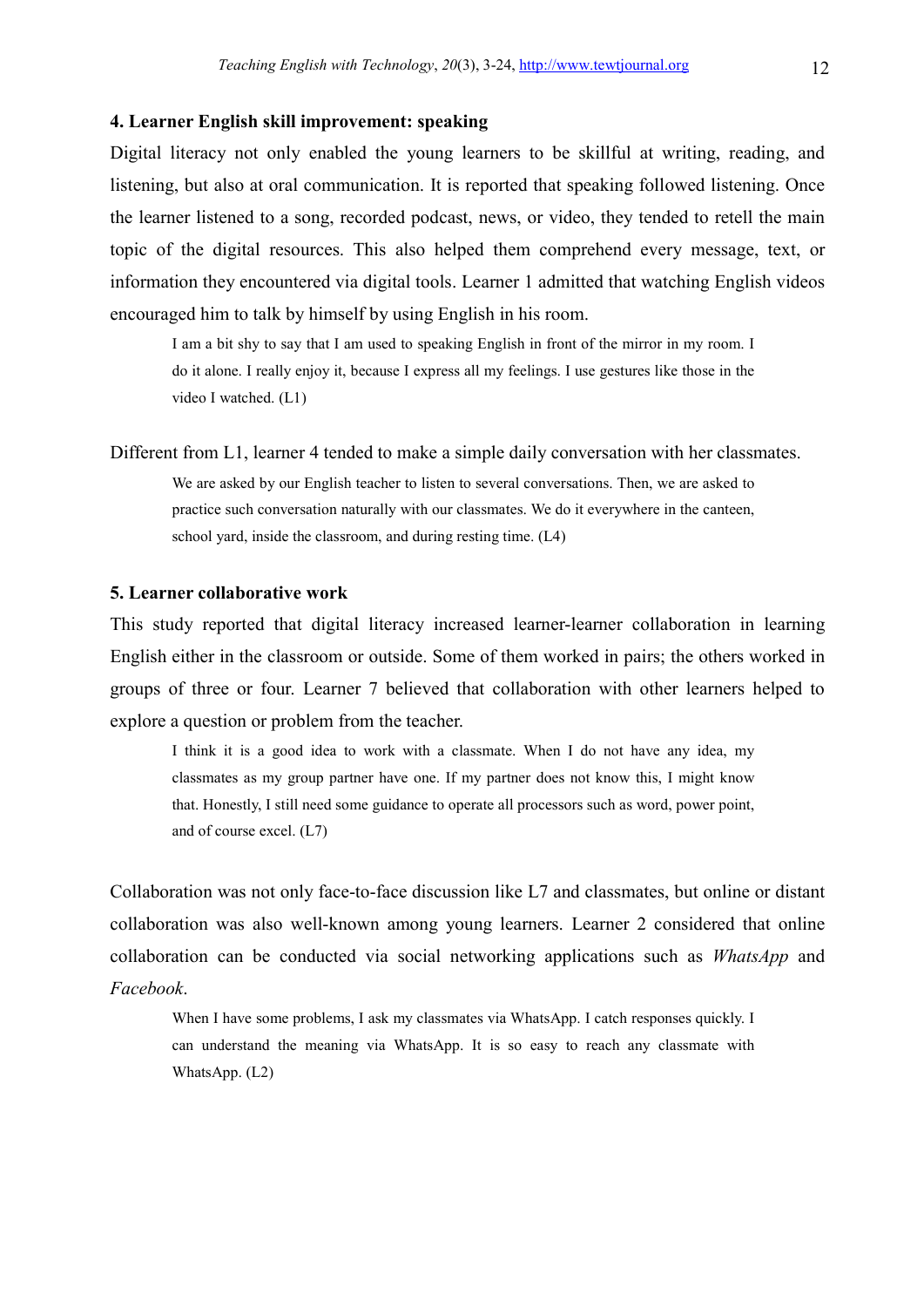# 3.3.2. Benefits of digital literacy: EFL teachers' views

This subpart explores EFL teachers' views towards the benefits and barriers of digital literacy for their young learners. The benefits are authentic materials for young learners, teacher-andlearner digital technology use, and teacher-learners collaborative work.

# 1. Authentic materials for young learners

Digital literacy was deemed to develop young learners' preference and ability to utilize authentic materials for their English learning. One of the EFL teachers, teacher 2, reported benefitting from authentic materials offered for the learners. Both the teacher and the learner used authentic materials for English course.

I always believe that authentic materials are advantageous for my learners. I have been teaching English to young learners for fifteen years and I have been using authentic materials as the main materials. I ask my learners to read the materials and the result is beyond my expectation. Some learners are able to surf and download other authentic materials from the internet. They not only read it, but also retell and rewrite the content on their own words. (T2)

For teacher 5, authentic materials were used for teaching reading and allowing the learners to learn native-like grammar, new vocabulary items, and English cultures.

The authentic material has no doubt for its usability and effectiveness. Look, it is, of course, appropriate for teaching reading skills. More importantly, the learners also learn grammar used by native speakers. Many new vocabularies used in various contexts are identified. Every content of the material is based on native culture which is natural and natural. (T5)

Teacher 1 was certain that his young learners can access authentic materials on the internet. Besides, interpreting the content of the materials was no more a problem for his learners.

First, I was sure that my learners were able to browse websites which contained authentic materials. They did. Then, I was sure they were able to download the materials. They did again. Eventually, I was sure they were able to interpret the content of the materials. They did like I expected. I think there is a balance between natural content of authentic materials and learners' interests in reading the materials. (T1)

Teacher 3 and teacher 4 found that interesting authentic materials were colorful and featured with funny, natural, and amazing illustrations.

It is not surprising why young learners can illustrate the content of authentic materials I offer for them. The materials are really helpful. They contain good colors and more interesting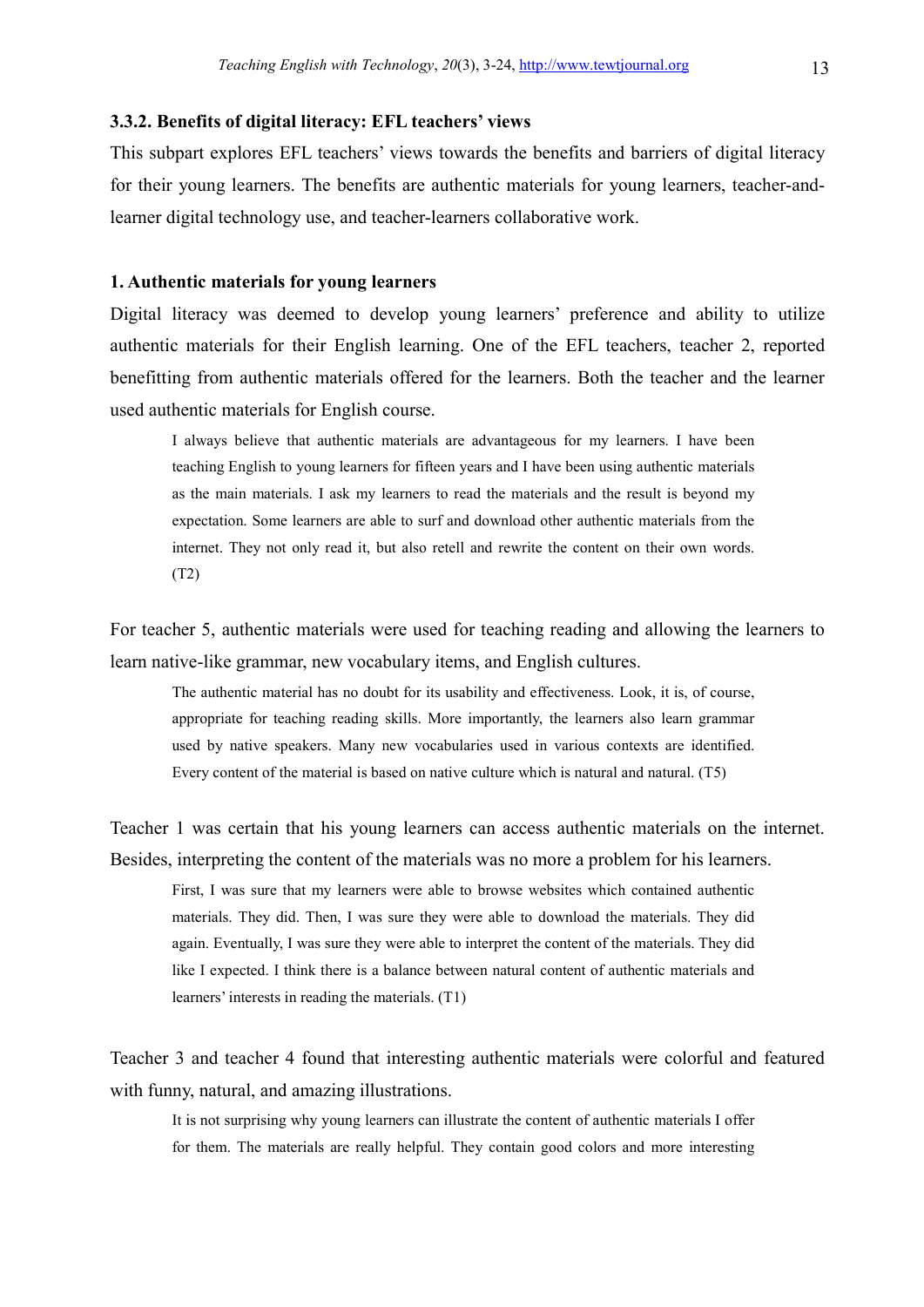images. It is not surprising that the learners focus on the features. I am as the teacher interested in those gorgeous features as well. (T3)

My learners admitted that they liked many illustrations within the authentic materials. They told me that they read the text in the materials, but they referred to the illustrations to help them out. (T4)

# 2. Teacher-learners digital technology use

Digital technology was utilized for learning English both inside and outside the classroom. One of the teachers, teacher 2, reported benefitting from young learners' digital literacy. It not only encouraged the learners to use digital tools, but also introduced such tools to the teacher who was not able to operate it.

I am now able to operate some computer applications for teaching English. Truly speaking, my young learners, who are still young, teach me how to use android applications for teaching them. It sounds weird, but it is good for me. Now, I always use applications for teaching English. My learners are enthusiastic to use the applications. Most of them can easily understand what I teach. (T2)

# 3. Teacher-learners collaborative work

Some popular social networking applications such as *Facebook* and *WhatsApp* were not only entertaining, but also useful for developing communication in English. Teacher 5, for example, created a group on Facebook for learning. Each learner was asked to submit their answers via the application. They were also allowed to give comments or to share experiences or problems with the English course.

Facebook application allows me to interact with my learners. The group I created is now really communicative. My learners are allowed to write a status update as a part of their problem or experience in learning English. I also provide tasks or projects or questions via the group. They look so happy to work with the group. I can feel that their knowledge is getting better and better via such interactive tools. (T5)

# 3.3.3. Barriers for digital literacy: young learners' views

Barriers for digital literacy, as viewed by young learners, are access to the internet, expensive digital literacy tools, complexity of material contents.

#### 1. Access to the Internet

Internet access did not entirely support young learners' interests to surf materials and interpret contents. This obstacle was affected by lack of signal strengths, distant internet cafe location,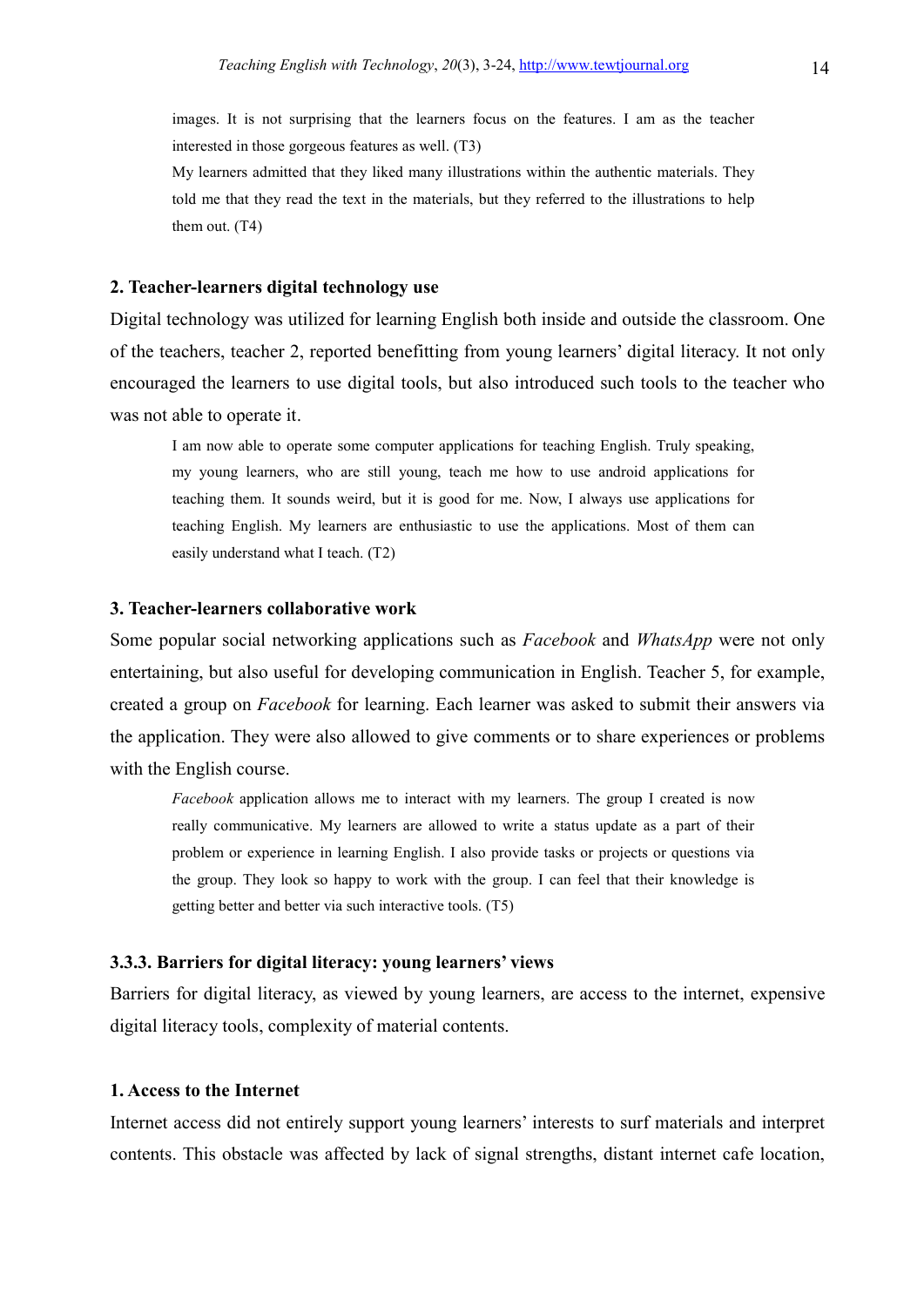and lack of WiFi signal. Learner 1 and learner 4 experienced the same obstacles when preparing for accessing the internet while learning English.

We know that the internet is very useful to help us be knowledgeable with native-like English. Unfortunately, the signal is always weak in this area. How can we reach better knowledge? (L1)

Once I type a word in Google Search Engine, I need to wait for a couple minutes for it to successfully process the request. I become less motivated to learn English from the internet. (L4)

In the same vein, learner 8 felt regretful that WiFi signal was not really powerful to reach every part and corner of the school.

WiFi is available in this school, but its signal is so weak. I cannot even open any easy search on the internet. This signal bothers me to learn, really. (L8)

## 2. Expensive digital literacy tools

Digital literacy tools such as mobile phones, android gadgets, laptops, ipads, and digital cameras were believed to be much more expensive for the learners. Learner 2, learner 6, and learner 7 were critical about the expensive digital literacy tools for their English learning. They intended not to rely upon the use of such digital literacy tools for acquiring digital knowledge from the internet.

I know digital tools such as laptops and android gadgets are much more useful for increasing my English. Yet, the tools were not affordable for me and for my parents. (L2) It is much fun to learn English via smart phones. I just find it hard to get a fancy, better one. It is more expensive. I just use my old phone. It can still be used for learning. (L6) I am not going to learn English if I have to buy an advanced tool. Maybe the school provides the tool for me and for all learners to learn English in the school.  $(L7)$ 

#### 3. Complexity of materials

The content of materials browsed and provided was complicated for young learners. Some learners (e.g learner 3, learner 4, and learner 8) found it difficult to read and interpret the materials.

My teacher usually gives us some materials browsed from the internet during English courses. I am not too good at comprehending the text and interpreting the meaning of their contents. (L3)

Not all materials we search are interesting and easy to read. Some materials only consist of unknown words and complex grammatical rules. (L4)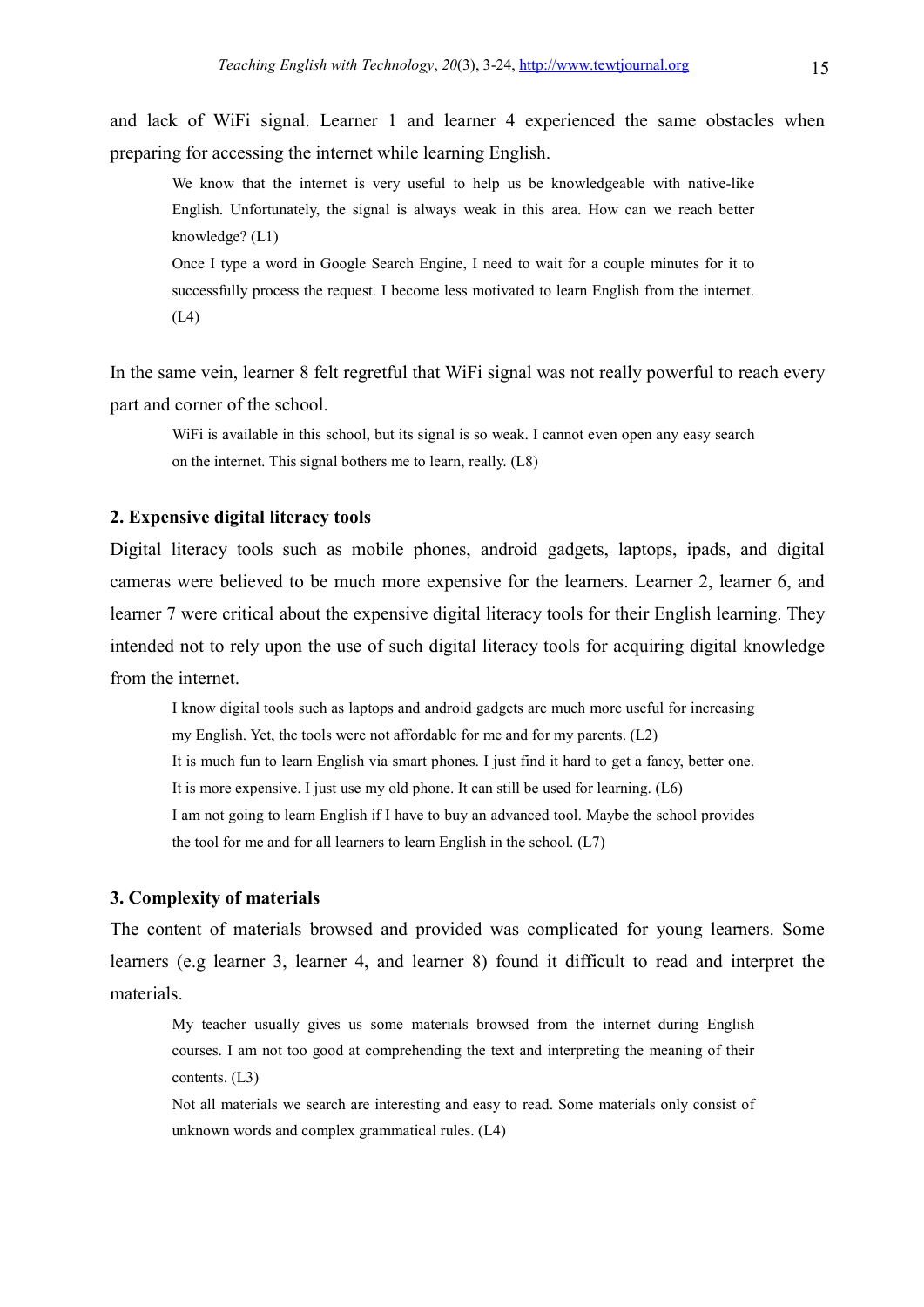#### 3.3.4. Barriers for digital literacy: EFL teachers' views

This subpart shows EFL teachers' views towards their young learners' barriers for digital literacy. The major barriers proved to be complexity of digital literacy tools, different comprehension levels, lack of policy support, and lack of digital literacy experience.

# 1. Complexity of digital literacy tools

Digital literacy tools such as mobile phones, android gadgets, and laptops were reported to be complicated literacy tools for teaching and learning English. For teacher 2, digital literacy tools consisting of complicated operation procedures were difficult to be acquired.

I am not skillful in operating digital literacy tools such as the internet and computer applications for teaching English. I choose to teach by employing various methods without focusing on utilizing digital literacy tools. I know few procedures to use applications. I choose other ways of teaching. (T2)

# 2. Different comprehension levels

Young learners were considered to have different comprehension levels when learning English via digital literacy tools. Teacher 5 believed that comprehension levels among young learners influenced the quality of received knowledge.

In my class, many young learners are categorized into different levels when I ask them to read or to talk. The difference affects the way they interpret texts or messages from the internet. (T5)

# 3. Lack of policy support

Schools were not provided with supporting literacy tools such as laptops or computers with internet connection or WiFi. Teacher 3 suggested that schools should provide laptops or other digital literacy tools for their young learners.

Better English learning begins when the learners are still young. Supporting tools such as laptops or computers are highly needed to introduce them to the tools. Excellent internet signals or WiFi have to be considered as important parts for comprehending information from online sources. (T3)

#### 4. Lack of digital literacy experience

Both EFL teachers and young learners did not have much experience in utilizing digital literacy tools for learning English. EFL teachers reported that they lack knowledge in reading, writing,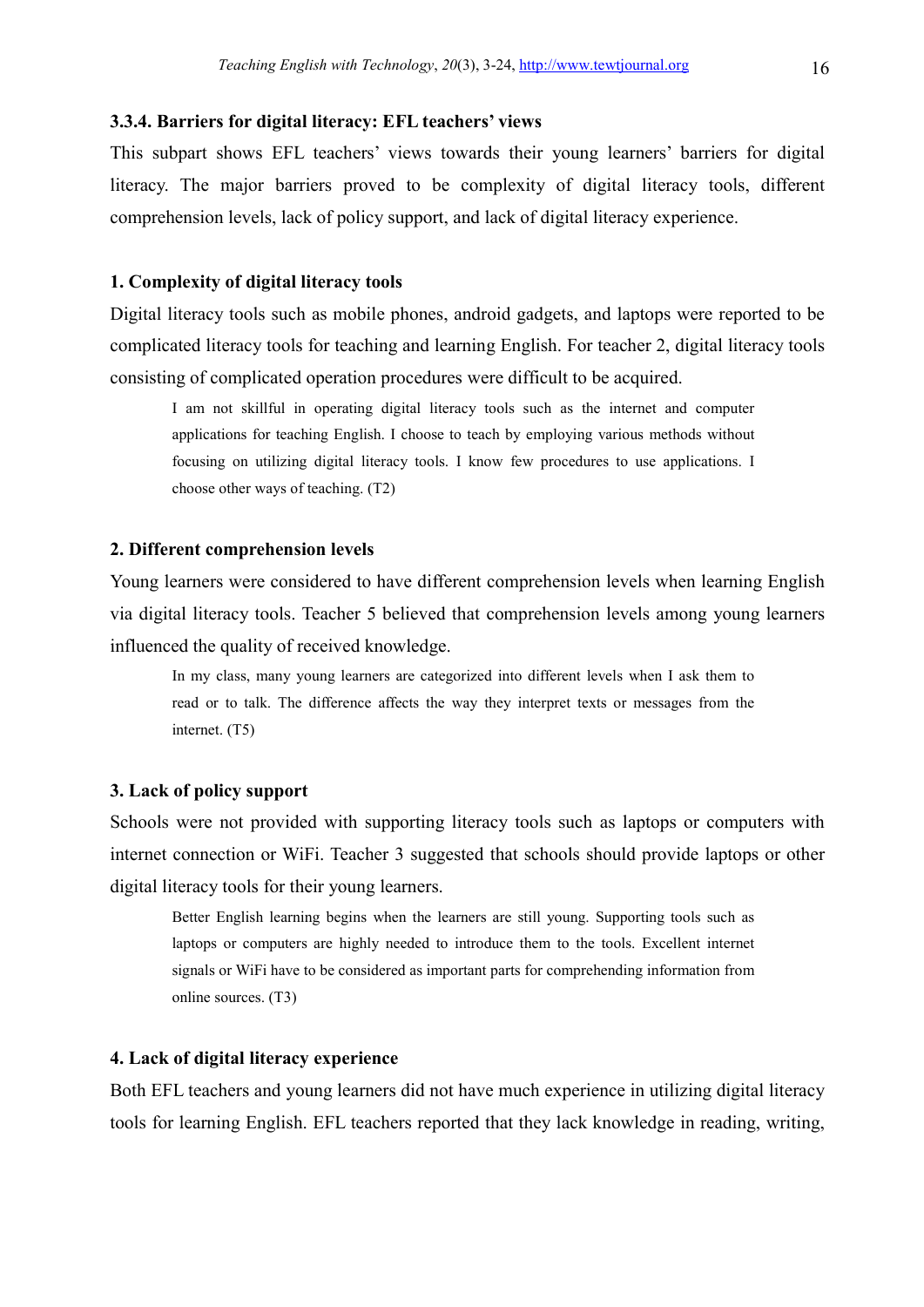talking, or listening to messages and texts provided on the internet. For teacher 1, lack of digital literacy experience was influenced by daily habits and formal regulations.

I agree that experience helps young learners to be successful. What if the learners lack literacy experiences? Surely, it gives a negative impact on giving instruction to the learners to promote literacy via digital tools. (T1)

# 4. Discussion

The results of this study reveal that there are benefits of digital literacy for young learners in learning English. First, it is noted that young learners are able to improve their writing skill. They employed digital literacy tools such as social networking applications (e.g., Facebook, WhatsApp) either outside the classroom or at home. These internet applications also motivated the young learners to use English whenever they wrote a sentence or a word in their social network walls. This is in line with the findings of Vikneswaran and Krish's (2015) study, according to which social networking sites such as Facebook improve learners' motivation to write in English. One factor that affects learners' preferences to use such social networking applications is its capacity for direct visual response. Other studies (Bloch, 2008; Yancey 2009; Kabilan, Ahmad, & Abidin, 2010) show that social networking tools such as Facebook promote learners' better writing performance, as they get practice both inside and outside the classroom. In this case, EFL teachers should have ideas to integrate social networking applications into EFL classrooms (Ibarra, 2018).

 The study depicts that digital habits help to improve young learners' literacy through interesting online reading materials. This supports the view of Lewin (1997), who states that young learners are directly motivated with online reading materials that are designed with fullcolor images and animated texts. In the same vein, Rello & Bigham (2017) argue that colorful reading texts have a positive impact on learners' reading skill. Moreover, Dzulkifli and Mustafar (2013) emphasise the strong relationship between colors, attention, and memory performance. Colors increase attention and aid memorization, which is appropriate for learners' reading literacy skill.

 As for listening skills, this study reports that digital literacy tends to allow young learners to be more engaged with English songs and podcasts on the internet. English songs and podcasts improve young learners' listening skills (Cameron, 2001; Johnstone, 2002; Demirel, 2004, Klein, 2005) and working with English songs are one of the effective techniques for learning listening skills among learners. The current findings corroborate the research by Chi and Chan (2011) and McMinn (2008), who claim that podcasts help learners to improve their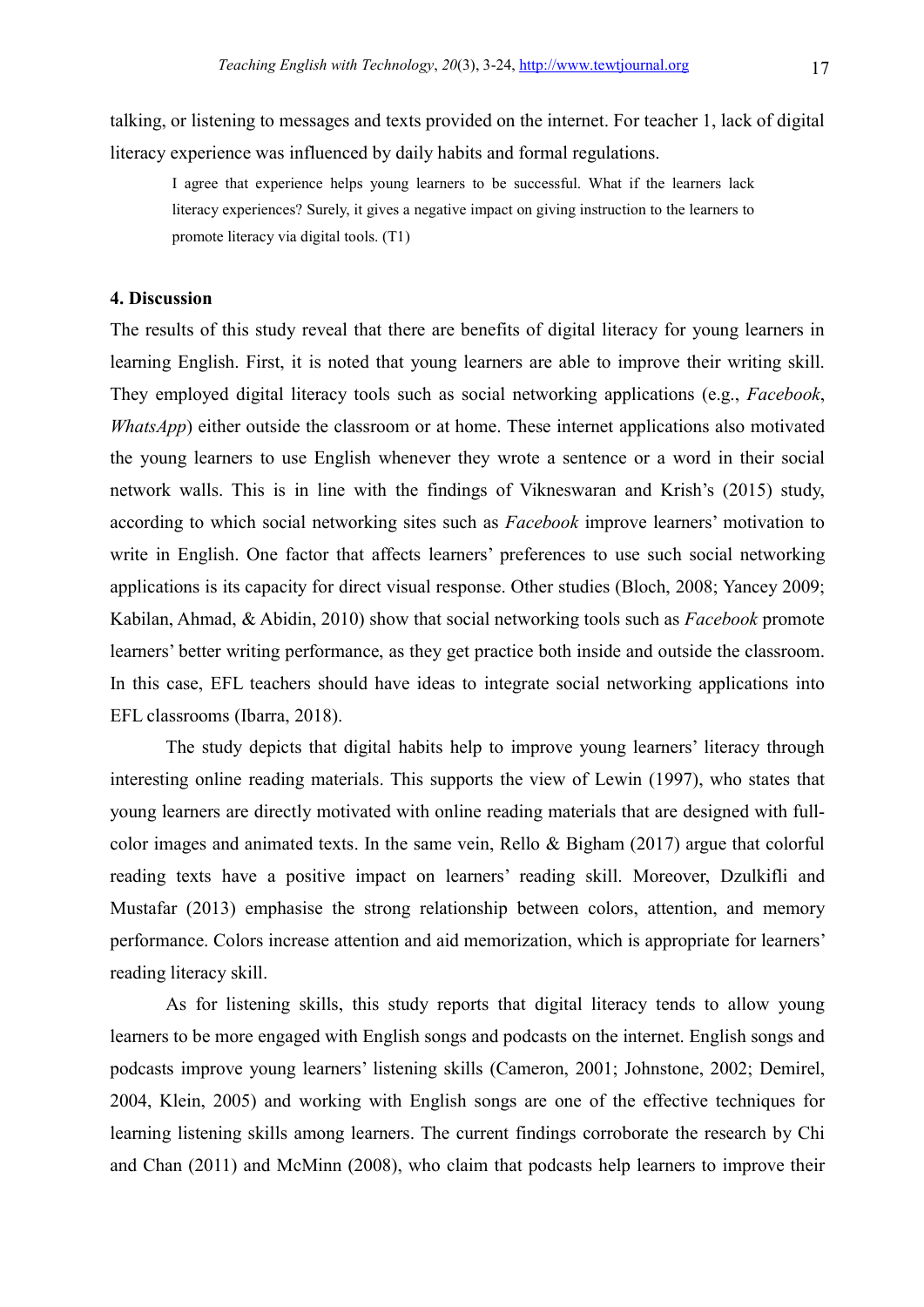listening skill and linguistic knowledge while reading available scripts. Other studies (Sze, 2006; Trinkle, 2008; Ng'ambi, 2008) argue that listening to recorded audio files such as podcasts is effective in making active listeners. This study also reveals that digital literacy develops young learners' spoken ability. Young learners are encouraged to listen to podcasts, songs, videos, or news from the internet. They tend to use their digital tools such as smart phones for interacting with others or listening to resources on the internet for fun (Asmali, 2018). This is in line with a study by Lawlor and Donelly (2010), which proved that podcasts can be utilized to improve young learners' speaking skills. Moreover, interactive, authentic videos are considered to be appropriate materials for teaching and learning process (Shahrokni, 2018) that enable young learners to talk in English.

 Another important finding in this study is that digital literacy tools in terms of the internet provide young learners with authentic materials. The authentic materials contain native grammar usages that are paramount for young learners' grammatical competence. In the same vein, a study by Nushi and Eqbali (2017) found that EFL learners can learn English from authentic materials which contain natural use and usage of English grammar. Authentic materials can be used by EFL teachers to develop young learners' listening, speaking, reading, and writing skills. Solano et al. (2017) argue that it is valuable for EFL teachers to integrate digital literacy tools for enhancing young learners' English skills. It is because young learners tend to use digital tools such as mobile phones for learning either inside the classroom or at home. For young learners, grammatical competence is the most important knowledge they prefer (Mospan, 2018) when they are reading such authentic materials.

 As for the second focus of this study, the results indicate that there are significant barriers for digital literacy of young learners. One of the barriers is the difficulty of internet access. The learners from rural schools find it hard to access the internet due to low signals. This barrier does not allow them to develop their digital literacy through the use of the internet. This is in line with a study by Eryansyah et al. (2019), who found that digital literacy among learners is getting lower when they do not get sufficient internet access. Internet access which leads learners to high digital literacy is influenced by availability of digital tools but also by issues of financial support (Niikko and HavuNuutinen, 2009). Accessibility of learning technology such as the internet and availability of digital media should be balanced. It allows learners to develop their digital literacy (Littlejohn, Beetham, and McGill, 2012).

 Another barrier for learners is that due to difficult content of materials they cannot be easily comprehended by the learners. The complexity of understanding digital materials (Williams, 2006) is a problem for learners. Bhat (2017) states that digital media literacy is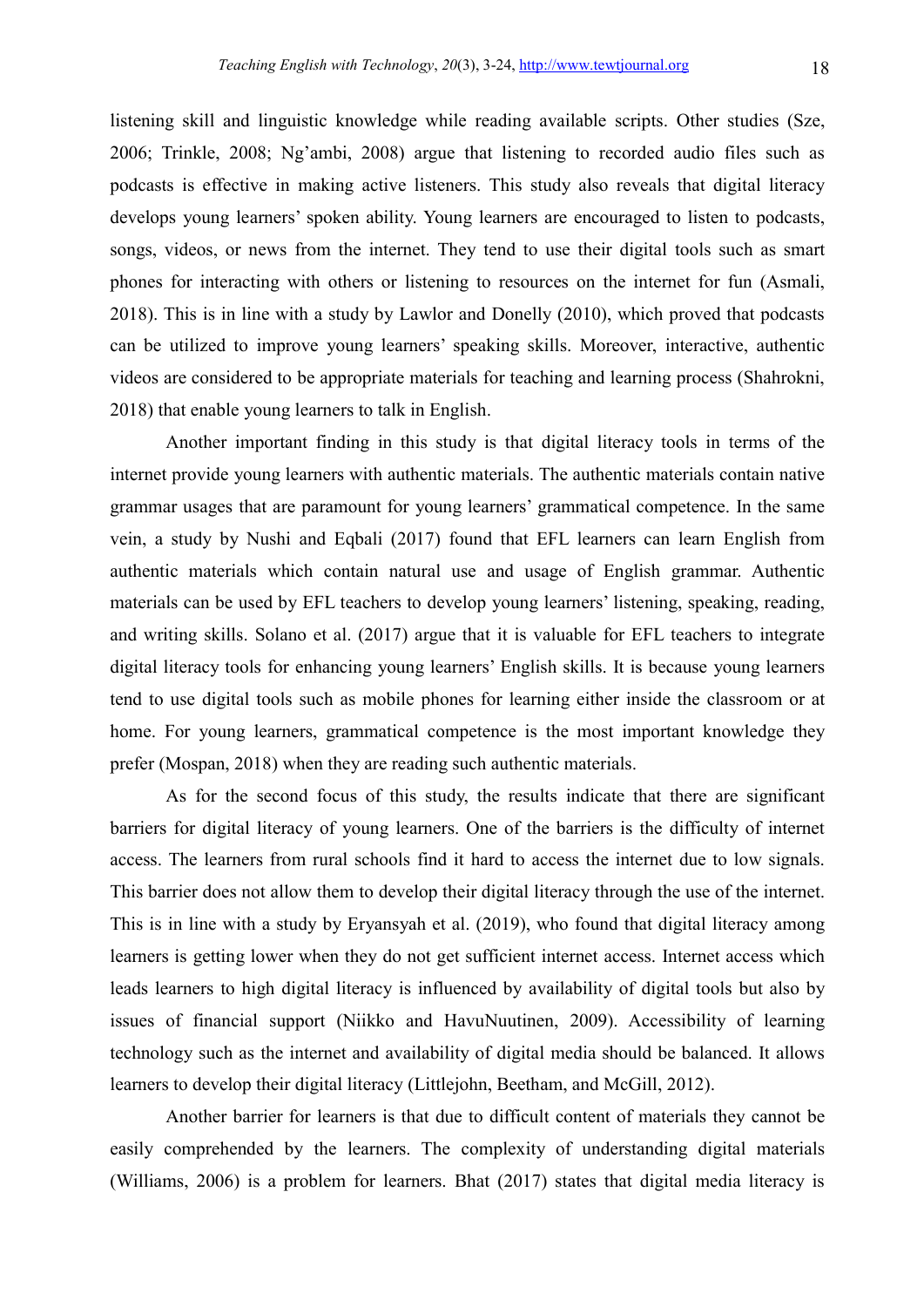formed by the skill in using digital tools and writing contents such as digital texts. In the same vein, Horton (2008) suggests that learners need to be able to use digital media in order to comprehend all contents of digital resources. Learners should also learn digital skills needed for using digital media. Moreover, a study by Shopova (2014) found that a number of learners who begin studying at school need to increase their learning technology skill in order to improve their digital literacy. This barrier emerges because some learners do not have proper experience in using digital tools. Low comprehension and lack of knowledge lead the learners to lower digital literacy skills (Margaryan, Littlejohn, and Vojt, 2011).

 Lack of policy support is another problem for learners when trying to increase their digital literacy skills. Policy support can be manifested through regulations, suggestions, ideas, and commitments. Lankshear and Knobel (2006b) stated that both teachers and learners should be encouraged to develop their digital literacy skills. This can be done through the improvement of the teaching and learning process and digital media. To facilitate that process, Kaeophanuek, Na-Songkhla, and Nilsook (2018) suggested that there are two ways of creating appropriate policy support. First, digital tools should be provided for learners. Each learner has to learn how to use digital tools in order to encourage their digital literacy skills. Second, digital literacy skills can be developed through the integration of digital literacy materials into the school curriculum.

# 5. Conclusion

Digital literacy needs to be integrated into curriculum and syllabus. This enables the EFL teachers to prepare for some strategies to develop digital literacy for young learners. Such integration also allows the teachers to manage the use of digital literacy tools which might be both beneficial and disadvantageous for young learners. To do this, support from the stakeholders, teachers, learners, parents, and society is highly needed.

 English learning by young learners constitutes self adaptation and self adoption towards strategies for implementing the four skills of listening, speaking, reading, and writing. The integration of digital media in learning English by young learners has to be accompanied by developing specific skills how to use both online and offline applications. These learning applications are useful when young learners are able to indulge themselves in creating a particular context for fulfilling a particular situation. In this case, young learners are expected to work with messages or texts, particularly on the internet, as core materials.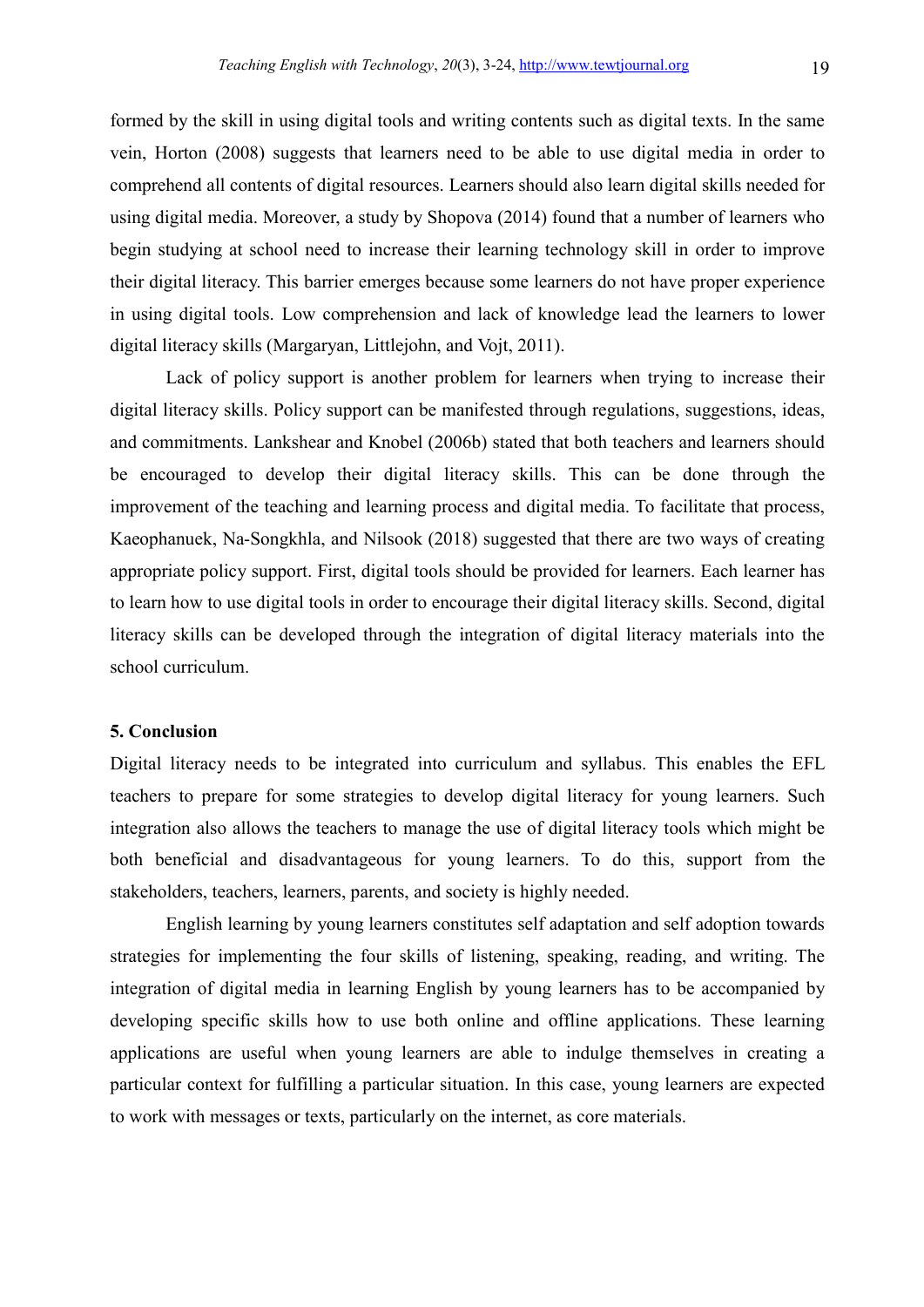#### Acknowledgement

I would like to thank the anonymous reviewers for their constructive comments on my paper.

#### References

- Apperley, T., & Beavis, C. (2011). Literacy into action: digital games as action and text in the English and literacy classroom. Pedagogies: An International Journal, 6(2), 130-143.
- Asmali, M. (2018). Integrating technology into ESP classes: use of student response system in English for specific purposes instruction. Teaching English with Technology, 18(3), 86-104.
- Bataineh, R. F., & Baniabdelrahman, A. A. (2006). Jordanian EFL students' perceptions of their computer literacy. International Journal of Education and Development using Information and Communication Technology (IJEDICT), 2(2), 35-50.
- Bhat, R. I. (2017). Challenges of digital literacy in higher education. International Journal of Multidisciplinary Research and Development, 4(4), 324-325.
- Bloch, J. (2008). From the special issue editor. Language Learning & Technology, 12(2), 2-6.
- Brown, R., Scull, J., Nolan, A., Raban, B., & Deans, J. (2012). Young learners: mapping the beliefs and practices of preschool teachers in relation to early literacy development. The Australian Educational Researcher, 39(3), 313-331.
- Çam, E., & Kiyici, M. (2017). Perceptions of prospective teachers on digital literacy. Malaysian Online Journal of Educational Technology, 5(4), 29-44.
- Cameron, L. (2001). Teaching Languages to Young Learners. Cambridge: Cambridge University Press.
- Carrington, V. (2001). Emergent home literacies: A challenge for educators. Australian Journal of Language and Literacy, 23(2), 88-100.
- Carrington, V. (2005). The uncanny, digital texts and literacy. Language and Education 19(6), 467-482.
- Castro, D. C., Páez, M. M., Dickinson, D. K., & Frede, E. (2011), Promoting language and literacy in young dual language learners: research, practice, and policy. *Child Development Perspectives*, 5, 15-21.
- Chi, S. W., & Chan, W. M. (2011). Learning beyond the classroom: Language podcast as supplementary learning material. Ubiquitous Learning, 3(2), 21-39.
- Churchill, N. (2016). Digital Storytelling as a Means of Supporting Digital Literacy Learning in an Upper-Primary-School English Language Classroom. Retrieved from https://ro.ecu.edu.au/theses/1774
- Davidson, C. (2009). Young children's engagement with digital texts and literacies in the home: Pressing matters for the teaching of English in the early years of schooling. English Teaching: Practice and Critique, 8(3), 36-54.
- Demirel, Ö. (2004). Teaching Modern Foreign Languages: Language Passport, language Biography, Language Dossier. 2nd ed. Ankara, Turkey: Pegem A Publishing.
- Downes, T. (2002). Children's and families' use of computers in Australian homes. Contemporary Issues in Early Childhood, 3(2), 182-196.
- Dzulkifli, M. A., & Mustafar, M. F. (2013). The influence of colour on memory performance: a review. The Malaysian Journal of Medical Sciences: MJMS, 20(2), 3-9.
- Education Development Center (EDC). (2018). Young Learners with Technology. New York: EDC.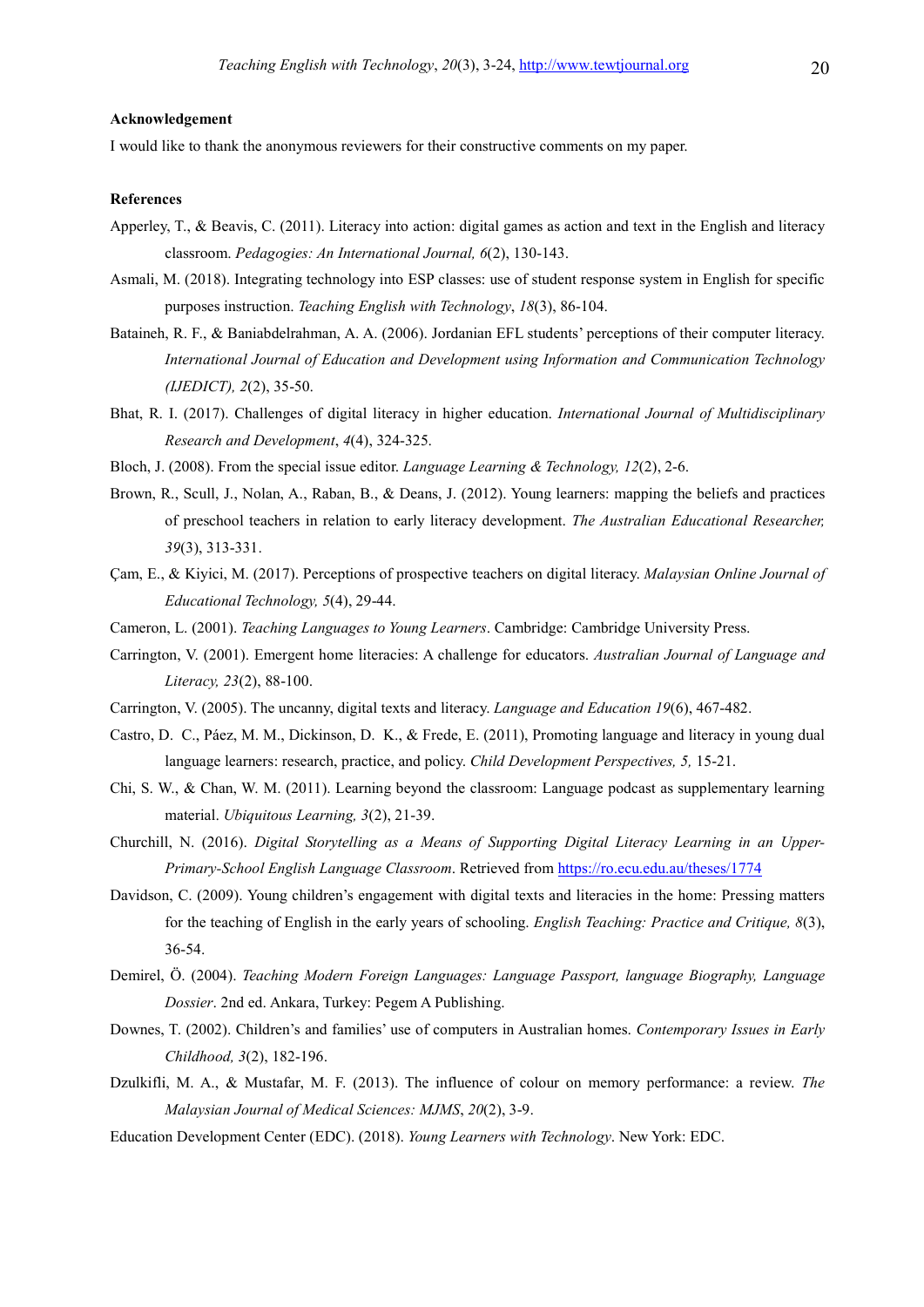- Eryansyah, E., Erlina, E., Fiftinova, F., & Nurweni, A. (2019). EFL students' needs of digital literacy to meet the demands of 21stCentury Skills. Indonesian Research Journal in Education, 3(2), 442-460. https://doi.org/10.22437/irje.v3i2.8297
- Eshet-Alkalai, Y. (2004). Digital literacy: A conceptual framework for survival skills in the digital era. Journal of Educational Multimedia and Hypermedia, 13(1), 93-106.
- Eshet-Alkalai, Y. & Amichai-Hamburger, Y. (2004). Experiments in digital literacy. Cyber Psychology & Behavior, 7(4), 421-429.
- Ferrari, A. (2012). Digital Competence in Practice: An Analysis of Frameworks. Luxembourg: Publications Office of the European Union. doi:10.2791/82116
- Gilster, P. (1997). Digital Literacy. New York: Wiley.
- Hargittai, E. (2008). An update on survey measures of web-oriented digital literacy. Social Science Computer Review, 20(10), 130-137. https://doi.org/10.1177/0894439308318213
- Horton, F. W. Jr. (2008). Understanding Information Literacy: A Primer. Paris: UNESCO.
- Ibarra, F. D. E. (2018). Is Facebook beneficial for writing practice? Ecuadorian polytechnic students speak up! Teaching English with Technology, 18(3), 3-17.
- Johnson, R. C. & Tweedie, M. G. (2010). Could phonemic awareness instruction be (part of) the answer for young EFL learners? A report on the Early Literacy Project in Malaysia. TESOL Quarterly, 44, 822-829.
- Johnstone, R. (2002). Addressing 'the Age Factor': Some Implications for Language Policy. Strasbourg, France: Council of Europe.
- Jolls, T. (2008). The Impact of Technology on Character Education. New York: Center for Media Literacy.
- Jones-Kavalier, B., & Flannigan, S. (2006). Connecting the digital dots: Literacy of the 21st century. EDUCAUSE Quarterly, 29(2), 8-10. Retrieved from: https://er.educause.edu/- /media/files/articles/2006/4/eqm0621.pdf?la=en&hash072FD518E173153E68975F73DA646847D97362 91
- Kabilan, M. K., Ahmad, N., & Abidin, M. J. Z. (2010). Facebook: An online environment for learning of English in institutions of higher education? Internet and Higher Education, 13, 179-187.
- Kaeophanuek, S., Na-Songkhla, J., & Nilsook, P. (2018). How to enhance digital literacy skills among information science students. International Journal of Information and Education Technology, 8(4), 292-297.
- Kleemans, M. & Eggink, G. (2016). Understanding news: the impact of media literacy education on teenagers' news literacy. Journalism Education, 5(1), 75-88.
- Klein, K. 2005. Teaching young learners. English Teaching Forum, 43(1), 12-17.
- Kress, G. & Jewitt, C. (Eds.) (2003). Multimodal Literacy. New York: Peter Lang.
- Kurniawati, N., Maolida, E. H., & Anjaniputra, A. G. (2018). The praxis of digital literacy in the EFL classroom: digital-immigrant vs digital-native teacher. Indonesian Journal of Applied Linguistics, 8(1), 28-37. doi:10.17509/ijal.v8i1.11459
- Lankshear, C. & Knobel, M. (2006a). New Literacies: Everyday Practices and Classroom Learning. Maidenhead: Open University Press.
- Lankshear, C., & Knobel, M. (2006b). Blogging as participation: The active sociality of a New Literacy. Presented to the American Educational Research Association, April 8-12, San Francisco, CA.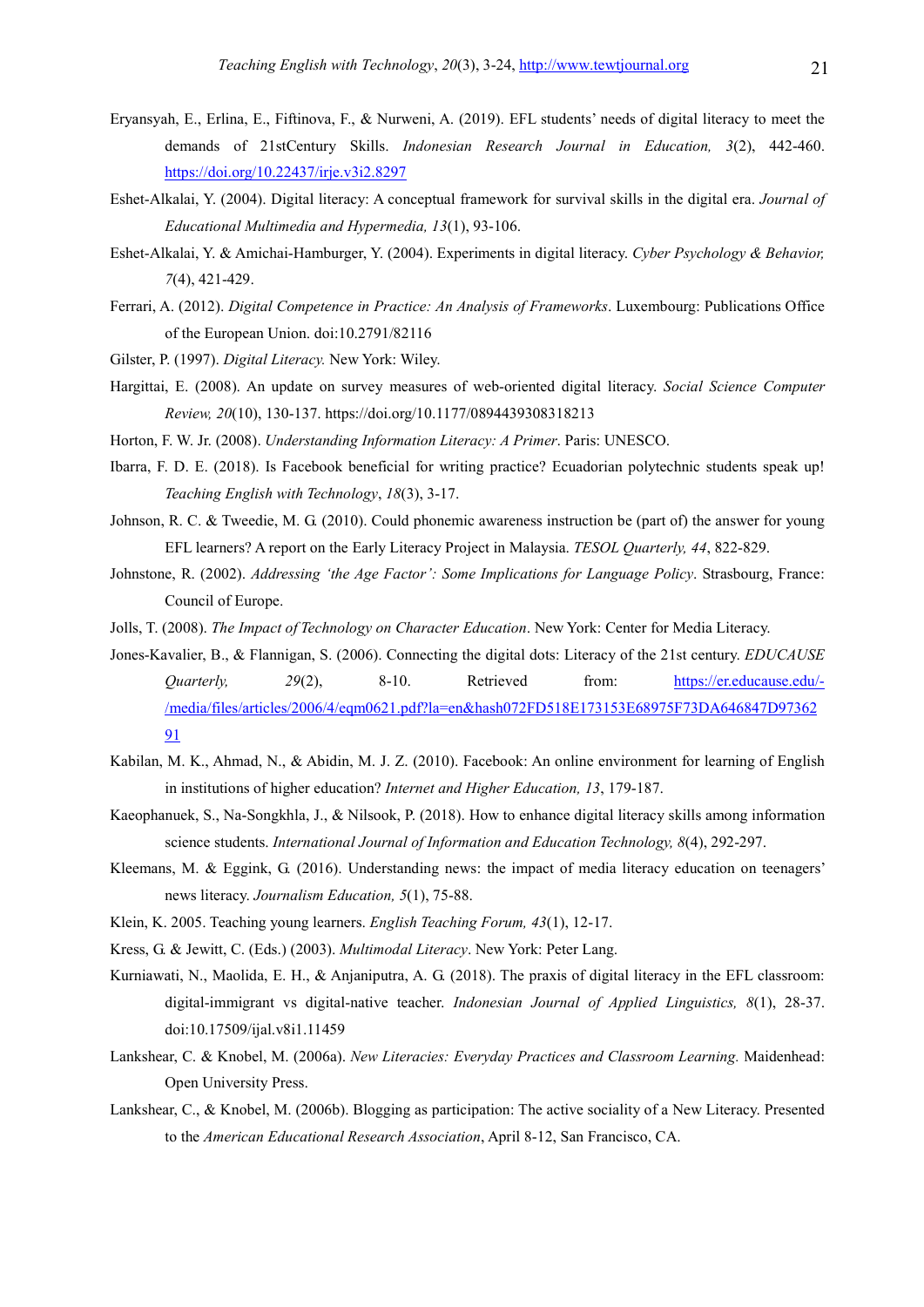- Lawlor, B., & Donnelly, R. (2010). Using podcasts to support communication skills development: A case study for content format preferences among postgraduate research students. Computers & Education, 54(4), 962-971.
- Lawrence, S. A. (2013). Exploring teachers' perceptions of literacy and use of technology in classroom practice: analysis of self-reported practice in one school district. Journal of Literacy and Technology, 14(1), 51-71.
- Lewin, C. (1997). Evaluating talking books: Ascertaining the effectiveness of multiple feedback modes and tutoring techniques. In C. K. Kinzer & K. A. Hinchman & D. J. Leu (Eds.), Inquiries in Literacy Theory and Practice: Forty-sixth Yearbook of the National Reading Conference (pp. pp. 360-371). Chicago: National Reading Conference.
- Li, T. Y. (2014). The computer literacy and use: The case of Taiwanese pre-service elementary school English teachers. International Journal of English Language Education, 2(1), 128-142.
- Littlejohn, A., Beetham, H., & McGill, L. (2012). Learning at the digital frontier: A review of digital literacies in theory and practice. Journal of Computer Assisted Learning, 28, 547-556.
- Margaryan, A., Littlejohn, A., & Vojt, G. (2011). Are digital natives a myth or reality? University students' use of digital technologies. Computers & Education, 56, 429-440.
- Marsh, J. (2006). Emergent media literacy: Digital animation in early childhood. *Language and Education*, 20(6), 493-506.
- McMinn, S. W. J. (2008). Podcasting possibilities: Increasing time and motivation in the language learning classroom. Retrieved from http://www.eife-l.org/publications/proceedings/ilf08/contribution/improvingquality-of-learning-with-technologies/McMinn.pdf.
- Meurant, R.C. (2010). iPad Tablet computing to foster Korean EFL digital literacy. International Journal of u- and e- Service, Science and Technology, 3(4), 49-62.
- Mifsud, L. (2006). What counts as digital literacy: experiences from a seventh grade classroom. In J. K. Nyiri (ed.), Mobile Understanding: The Epistemology of Ubiquitous Communication (pp. 133-143). Vienna: Passagen.
- Miles, M. B., Huberman, A. M., & Saldana, J. (2002). Qualitative Data Analysis: A Methods Sourcebook. Los Angeles: Sage.
- Miller, S. (2007). English teacher learning for new times: digital video composing as multimodal literacy practice. English Education, 40(1), 61-83.
- Mospan, N. (2018). Mobile teaching and learning English A multinational perspective. Teaching English with Technology, 18(4), 105-125.
- Mudra, H. (2018). Pre-service EFL teachers' experiences in teaching practicum in rural schools in Indonesia. The Qualitative Report, 23(2), 319-344.
- Neumann, M. M., Finger, G. & Neumann, D. L. (2017). A conceptual framework for emergent digital literacy. Early Childhood Education Journal, 45(4), 471-479.
- Ng'ambi, D. (2008). Podcasts for reflective learning. In G. Salmon & P. Edirisingha (Eds.), Podcasting for Learning in Universities (pp. 132-145). Berkshire, England: Open University Press.
- Niikko, A., & Havu-Nuutinen, S. (2009). In search of quality in Finnish pre-school education. Scandinavian Journal of Educational Research, 53(5), 431-445.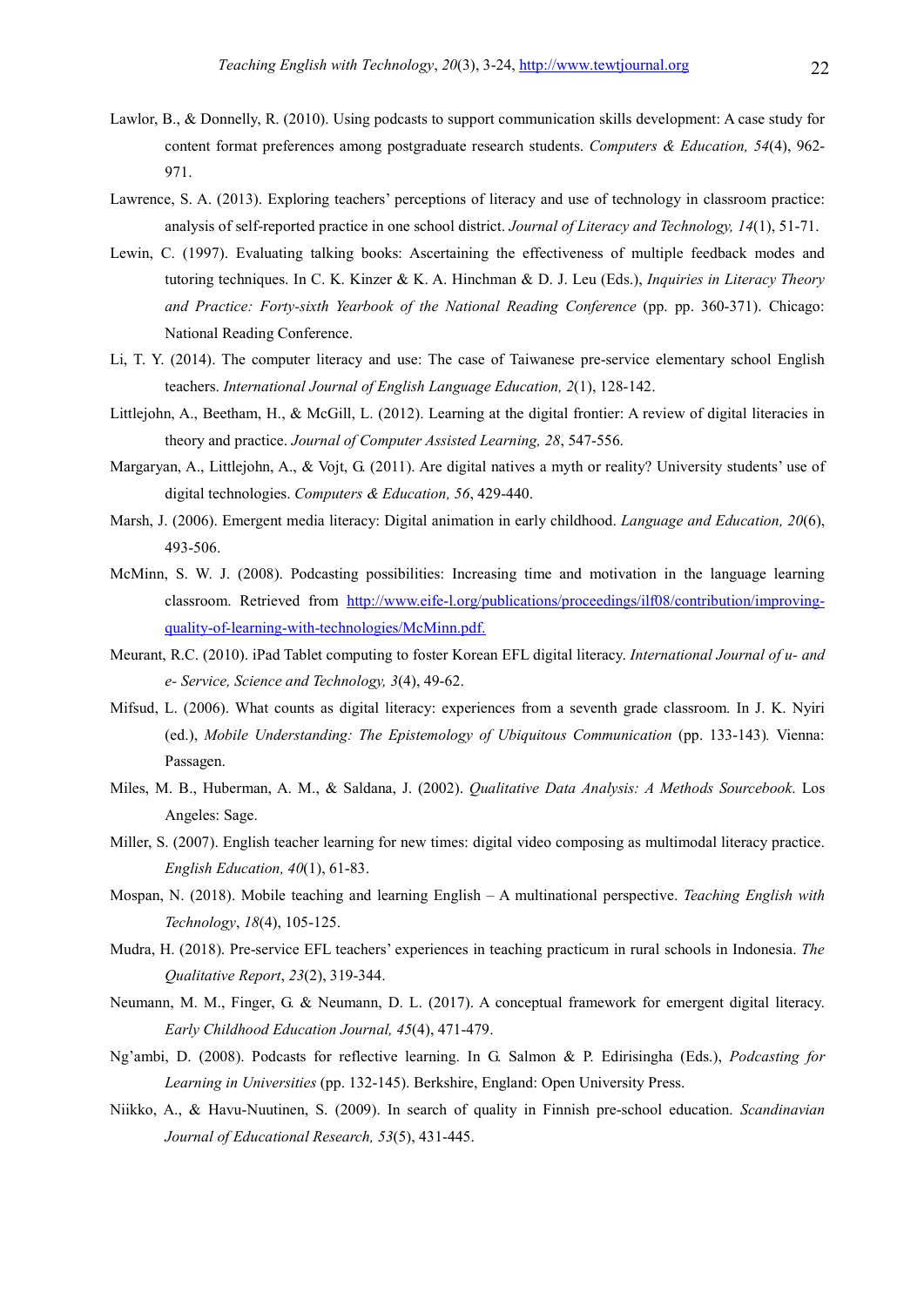- Nushi, M., & Eqbali, M. H. (2017). Duolingo: a mobile application to assist second language learning (App Review). Teaching English with Technology, 17(1), 89-98.
- Pahl, K. & Rowsell, J. (2005). Literacy and Education. Understanding the New Literacy Studies in the Classroom. London: Paul Chapman Publishing.
- Paquette, K. R., & Rieg, S. A. (2008). Using music to support the literacy development of young English language learners. Early Childhood Education Journal 36, 227-232.
- Parette, H., Hourcade, J., Dinelli, J., & Boeckmann, N. (2009). Using Clicker 5 to enhance emergent literacy in young learners. Early Childhood Education Journal, 36, 355-363.
- Perdana, R., Yani, R., Jumadi, & Rosana, D. (2019). Assessing students' digital literacy skill in senior high school Yogyakarta. Indonesian of Education Journal, 8(2), 169-177, Doi: http://dx.doi.org/10.23887/jpiundiksha.v8i2.17168
- Pratolo, B. W., & Solikhati, H. A. (2020). The implementation of digital literacy in Indonesian suburban EFL classes. International Journal of Scientific and Technology Research, 9(1), 1508-1512.
- Rahmah, A. (2015). Digital Literacy Learning System for Indonesian citizen. Procedia Computer Science, 72. doi: 10.1016/j.procs.2015.12.109
- Rello, L., & Bighma, J. P. (2017). Good background colors for readers: A study of people with and without dyslexia. ASSETS '17 Proceedings of the 19th International ACM SIGACCESS Conference on Computers and Accessibility, pp. 72-80.
- Sen, E. (2017). Teacher Perceptions of Digital Literacy in an L2 Classroom. Thesis project with specialization on English Studies in Education. Malmö: Faculty of Education and Society, Malmö University, Sweden.
- Seok, S. & DaCosta, B. (2016). Perceptions and preferences of digital and printed text and their role in predicting digital literacy. Asian Social Science, 12(5), 14-23.
- Shahrokni, S. A. (2018). Playposit: Using interactive videos in language education (App Review). Teaching English with Technology, 18(1), 105-115.
- Shopova, T. (2014). Digital literacy of students and its improvement at the university. Journal on Efficiency and Responsibility in Education and Science, 7(2) 26-32, doi: 10.7160/eriesj.2014.070201.
- Skouge, J., Rao, K., & Boisvert, P. (2007). Promoting early literacy for diverse learners using audio and video technology. Early Childhood Education Journal, 35(1), 5-11.
- Solano, L., Cabrera, P., Ulehlova, E., & Espinoza, V. (2017). Exploring the use of educational technology in EFL teaching: A case study of primary education in the south region of Ecuador. Teaching English with Technology, 17(2), 77-86.
- Supratman, L. P., & Wahyudin, A. (2017). Digital media literacy for higher education students in Indonesia. International Journal of English Literature and Social Sciences, 2(5), 51-58. Doi: https://dx.doi.org/10.24001/ijels.2.5.7
- Sze, P. M.-M. (2006). Developing students' listening and speaking skills through ELT podcasts. Education Journal, 34(2), 115-134.
- Trinkle, C. (2008). Listening comprehension leads to reading success. School Library Media Activities Monthly, 24, 43-45.
- Turula, A. (2017). Learner autonomy as a social construct in the context of Italki. Teaching English with Technology, 17(2), 3-28.